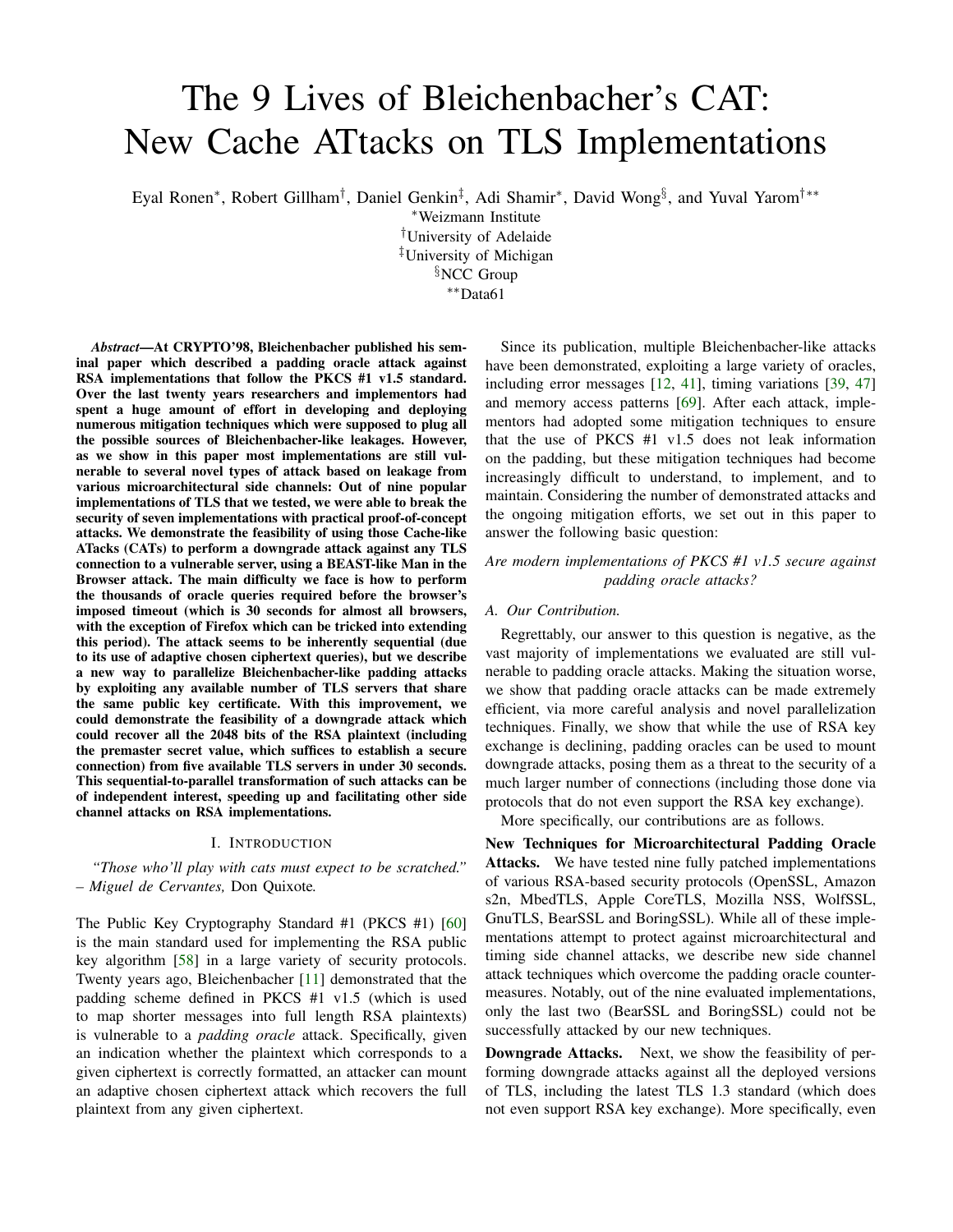though the use of RSA in secure connections is diminishing (only  $\approx 6\%$  of TLS connections currently use RSA [\[1,](#page-12-0) [50\]](#page-14-4)), this fraction is still too high to allow vendors to drop this mode. However, as we show in [Section VI,](#page-7-0) supporting this small fraction of users puts everyone at risk, as it allows the attacker to perform a downgrade attack by specifying RSA as the only public key algorithm supported by the server.

Attack Efficiency. Rather then targeting premaster secrets of individual connections, we adopt a BEAST-like [\[23\]](#page-13-4) approach, targeting instead the long term login tokens. As only a single broken connection is sufficient to recover the login token, in [Section VI](#page-7-0) we show that the query complexity of padding oracle attacks can be substantially reduced (at the expense of the success probability of breaking a specific connection), while still preserving the attacker's ability to extract login tokens before the connection timeout enforced by almost all web browsers.

Attack Parallelization. As another major contribution, we show in this paper a novel connection between padding oracle attacks and the Closest Vector Problem (CVP). While there are some techniques to parallelize parts of padding oracle queries [\[41\]](#page-13-2), those techniques could not overcome the fact that (perfect) padding oracles attacks use adaptively chosen ciphertexts, thereby requiring that some parts of the attack remain sequential. Using lattice reduction techniques we overcome this limitation, by combining the results from different (and partial) attack runs against different servers sharing the same RSA key. With those techniques in hand, we can show the feasibility of recovering a full 2048-bit RSA plaintext from five fully patched TLS servers in under the 30 second timeout enforced by almost all web browsers.

# *B. Software Versions and Responsible Disclosure*

Our attacks were performed on the most updated versions of the cryptographic libraries evaluated, as published at the time of discovery. We compiled each library using its default compilation flags, leaving all side channel countermeasures in place. Following the practice of responsible disclosure, we disclosed our findings in August 2018 to all the vendors mentioned in this paper. We further participated in the design and empirical verification of the proposed countermeasures. Updated versions of the affected libraries are published concurrently with the publication of this preprint, in a coordinated public disclosure in November 2018. We note that, OpenSSL patched two of the vulnerabilities we discovered independently and in parallel to our disclosure process. (See [Section IV-A](#page-4-0) and [Appendix A-A.](#page-14-5))

Issues identified in this work have been assigned the following CVE numbers: CVE-2018-12404, CVE-2018-19608, CVE-2018-16868, CVE-2018-16869, CVE-2018-16870.

# II. BACKGROUND

# *A. Padding Oracle Attacks on TLS*

TLS has a long history of padding oracle attacks of different types. Those attacks led to the development and implementation of new mitigation techniques, and then new attacks.

The Lucky 13 attack by AlFardan and Paterson [\[5\]](#page-12-1) showed how to use a padding oracle attack to break TLS CBC HMAC encryption. Irazoqui et al. [\[38\]](#page-13-5) and Ronen et al. [\[59\]](#page-14-6) have shown how to use cache attacks to attack code that has been patched against the original attack.

After the publication of the Bleichenbacher attack, the TLS specifications defined a new mitigation with the goal of removing the oracle [\[19,](#page-13-6) [20,](#page-13-7) [21\]](#page-13-8). However, it seems that completely removing the oracle is a very difficult task as was shown by multiple cycles of new attacks and new mitigations [\[12,](#page-13-1) [41,](#page-13-2) [47\]](#page-14-2). As we show in our paper, Bleichenbacher type attacks are still possible even on fully patched implementations.

# <span id="page-1-1"></span>*B. RSA PKCS #1 v1.5 Padding*

In this section we describe the PKCS #1 v1.5 padding standard, which dictates how a message should be padded before RSA encryption. Let  $(N, e)$  be an RSA public key, let  $(N, d)$  be the corresponding private key, and let  $\ell$  be the length of N (in bytes). The encryption of a message  $m$  containing  $k \leq \ell - 11$  bytes is performed as follows.

- 1) First, a random padding string PS of byte-length  $\ell$  −  $3 - k > 8$  is chosen such that PS does not contain any zero-valued bytes.
- 2) Set  $m^*$  to be  $0 \times 00||0 \times 02||PS||0 \times 00||m$ . Note that the length of  $m^*$  is exactly  $\ell$  bytes.
- 3) Interpret  $m^*$  as an integer  $0 < m^* < N$  and compute the ciphertext  $c = m^{*e} \mod N$ .

The decryption routine computes  $m' = c^d \bmod N$  and parses  $m'$  as a bit string. It then checks whether  $m'$  is of the from  $m' = 0x00||0x02||PS''||0x00||m''$  where PS'' is a string consisting of at least 8 bytes, all of them must be non-zero. In case this condition holds the decryption routine returns  $m''$ . Otherwise the decryption routine fails.

# <span id="page-1-0"></span>*C. Bleichenbacher's Attack on PKCS #1 v1.5 Padding*

In this section we provide a high level description of Bleichenbacher's "million message" attack [\[11\]](#page-13-0) on the PKCS #1 v1.5 padding standard described above. At a high level, the attack allows an attacker to compute an RSA private key operation (e.g.,  $m^d \mod N$ ) on a message m of his choice without knowing the secret exponent d.

Attack Prerequisites. Bleichenbacher's attack assumes the existence of an oracle Bl which given a ciphertext  $c$  as input answers whether  $c$  can be successfully decrypted using RSA PKCS #1 v1.5 padding as described above. More formally, let  $(N, d)$  be an RSA private key. The oracle Bl performs the following for every ciphertext  $c$ 

$$
Bl(c) = \begin{cases} 1 \text{ if } c^d \bmod N \text{ has a valid PKCS #1 v1.5 padding} \\ 0 \text{ otherwise} \end{cases}
$$

As was previously shown, such an oracle can be obtained by several types of side channel leakage [\[12,](#page-13-1) [39,](#page-13-3) [41,](#page-13-2) [47,](#page-14-2) [69\]](#page-14-3).

We now describe how an attacker can use the Bleichenbacher oracle Bl to perform an RSA secret key operation, such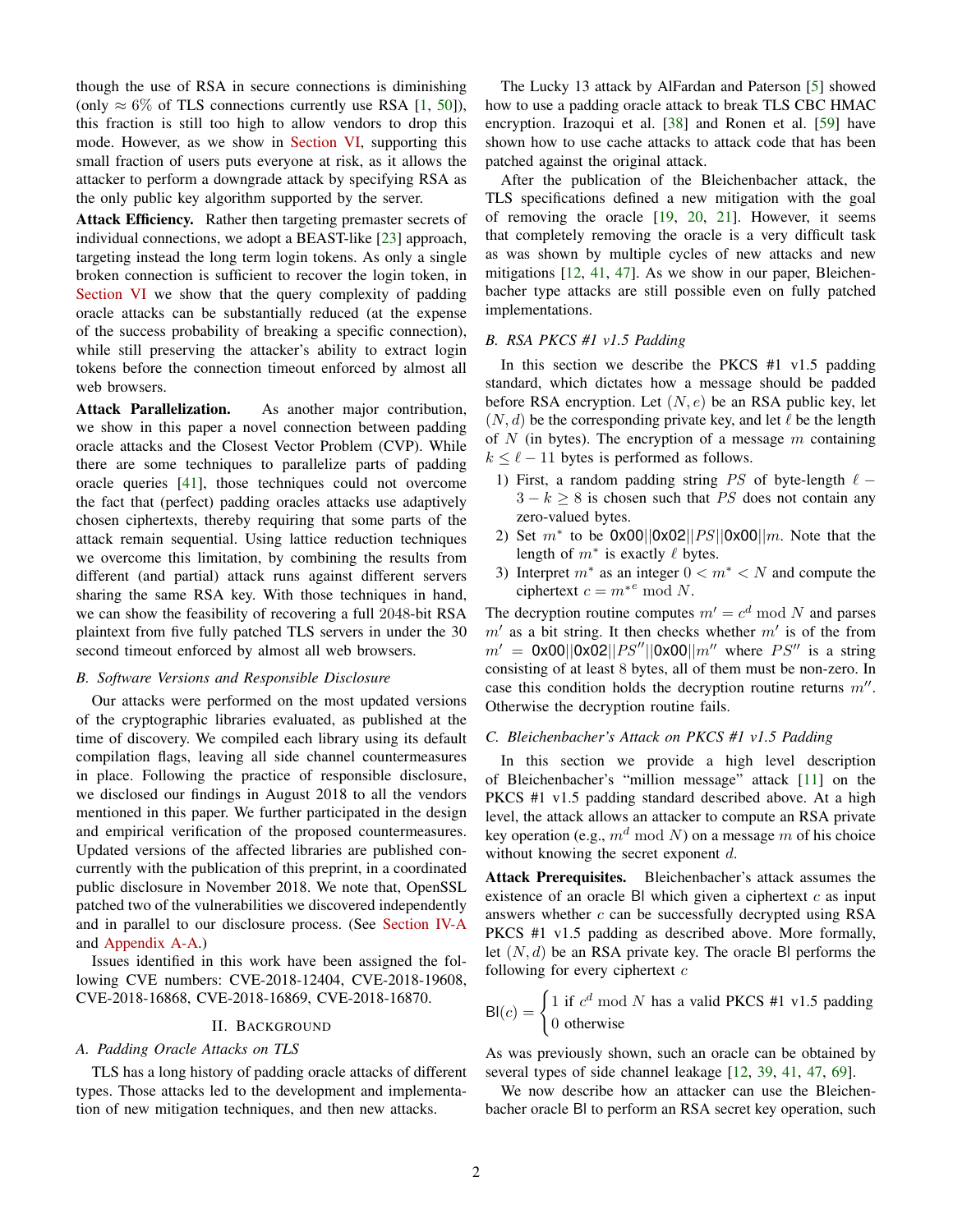as decryption or signature, on  $c$  without knowing the secret exponent  $d$ . We refer the reader to  $[11]$  for a more complete description.

**High Level Attack Description.** Let c be an integer. To compute  $m = c^d \mod N$ , the attack proceeds as follows.

• Phase 1: Blinding. The attacker repeatedly chooses random integers  $s_0$  and computes  $c^* \leftarrow c \cdot s_0^e \mod N$ . The attacker checks if  $c^*$  is a valid PKCS #1 v1.5 ciphertext by evaluating  $B(c^*)$ . This phase terminates when an  $s_0$  such that  $B(c^*) =$ 1 is found. The phase and can be skipped completely if  $c$ is already a valid PKCS #1 v1.5 ciphertext in which case  $s_0 = 1.$ 

We note that when the oracle succeeds  $(B|(c^*) = 1)$  the attacker knows that the corresponding message  $m^* = m \cdot s_0 \mod 1$ N starts with 0x0002. Thus, it holds that  $m ⋅ s_0 \mod N$  ∈ [2B, 3B) where  $B = 2^{8(\ell-2)}$  and  $\ell$  is the length of N in bytes. Finally, the condition of  $m \cdot s_0 \mod N \in [2B, 3B)$  implies that there exists an integer r such that  $2B \le m \cdot s_0 - rN < 3B$ , or equivalently:

$$
\frac{2B+rN}{s_0}\leq m<\frac{3B+rN}{s_0}.
$$

Phase 2: Range Reduction. Having established that  $\frac{2B+rN}{s_0} \leq m < \frac{3B+rn}{s_0}$ , the attacker proceeds to choose a new random integer s, computes  $c^* \leftarrow c \cdot s^e \mod N$ and checks that  $B(c^*) = 1$ . When a suitable s is found, the adversary can further reduce the possible ranges of  $m$ , see [\[11\]](#page-13-0) for additional details. The attack terminates when the possible range of  $m$  is reduced to a single candidate.

Attack Efficiency. For  $N$  consisting of 1024-bits, Bleichenbacher's original analysis [\[11\]](#page-13-0) requires about one million calls to the oracle Bl (e.g., requiring the attacker to observe one million decryptions). However, subsequent analysis has shown that the attack is possible with as little as 3800 oracle queries under realistic scenarios [\[7\]](#page-13-9).

The Noisy Oracle Case. We note here that the Bleichenbacher attack does not require the oracle Bl to be perfect. Specifically, the attack can handle one sided errors where  $B(c) = 0$  for some valid PKCS #1 v1.5 ciphertexts (i.e. false negatives). All that the attack requires is that the attacker can correctly identify valid PKCS #1 v1.5 ciphertext sufficiently often.

#### <span id="page-2-0"></span>*D. Manger's Attack*

Following Bleichenbacher's work, Manger [\[46\]](#page-13-10) presented another padding oracle attack that allows an attacker to compute  $c^d \bmod N$  without knowing the secret exponent d. Manger's attack, originally designed for attacking PKCS #1 v2.0, can be adapted to the PKCS #1 v1.5 case. The attack is more efficient than the Bleichenbacher attack, but it has different prerequisites.

Attack Prerequisites. In this case we assume the existence of an oracle Ma which given a ciphertext  $c$  answers whether the most significant byte of  $c^d \bmod N$  is zero. More formally, let  $(N, d)$  be an RSA private key. The oracle Ma outputs the following for every ciphertext  $c$ 

.

.

$$
Ma(c) = \begin{cases} 1 \text{ if } c^d \bmod N \text{ starts with } 0 \times 00 \\ 0 \text{ otherwise} \end{cases}
$$

That is, the oracle outputs for a given ciphertext  $c$  whether its decryption  $c^d$  mod N lies in the interval  $[0, B-1]$  or not, where  $B = 2^{8(\ell-1)}$  and  $\ell$  is the length of N in bytes.

**High Level Attack Description.** Let  $c = m^e \mod N$  be a ciphertext. At a high level, Manger's attack is very similar to Bleichenbacher's attack, requiring the attacker to choose a value s, to compute  $c^* \leftarrow c \cdot s^e \mod N$  and to query Ma in an attempt to find a  $c^*$  such that  $\text{Ma}(c^*) = 1$ .

Attack Efficiency. Manger's attack requires a little more than  $\log_2(N)$  oracle calls to perform an RSA secret operation. This compares favorably with the approximate one million oracle calls required for the Bleichenbacher attack. However, in contrast to Bleichenbacher's attack, which can tolerate oracle false negatives, Manger's attack requires a "perfect" oracle which always answers correctly, without any errors.

# <span id="page-2-1"></span>*E. The Interval Oracle Attack*

Well before Bleichenbacher's work, Ben-Or et al. [\[8\]](#page-13-11) proved the security of single RSA bits, by showing an algorithm for decrypting RSA ciphertexts given one bit of plaintext leakage. One of the oracles considered in that work is the interval oracle, that indicates if the plaintext is inside or outside a specific interval.

Attack Prerequisites. More specifically, for an RSA private key  $(N, d)$  assume we have an oracle that outputs the following for every ciphertext  $c$ 

$$
\ln(c) = \begin{cases} 1 \text{ if } c^d \bmod N \text{ starts with bit 1} \\ 0 \text{ otherwise} \end{cases}
$$

That is, the oracle outputs for a given ciphertext  $c$  whether its decryption  $c^d \mod N$  lies in the interval  $[0, 2^{8\ell-1}]$  or not, where  $\ell$  is the length of N in bytes.

High Level Attack Description. The main idea of the attack is to generate two random multiplications  $c_1 = a \cdot c$ and  $c_2 = b \cdot c$  of the ciphertext c, and then use an euclidean greatest common divisor (gcd) algorithm to compute  $gcd(c_1, c_2)$ . When a pair of ciphertext  $c_1, c_2$  is found such that  $gcd(c_1, c_2) = 1$ , it is possible to efficiently recover  $c^d \bmod N$ . The gcd algorithm is calculated using the Interval oracle. See Ben-Or et al. [\[8\]](#page-13-11) for a more complete description.

Attack Efficiency. The attack of Ben-Or et al. [\[8\]](#page-13-11) is relatively efficient, requiring about  $15 \log_2 N$  oracle queries to decrypt a ciphertext c. For a random choice of  $c_1$  and  $c_2$  the attack succeeds with a probability of  $6/\pi^2$ .

#### *F. Notation and Additional Padding Oracle Attacks*

Several works follow-up on the attacks of Ben-Or et al. [\[8\]](#page-13-11), Bleichenbacher [\[11\]](#page-13-0), and Manger [\[46\]](#page-13-10), obtained similar results using other padding oracles commonly found in implementations of PKCS #1 v1.5, where some oracles provide more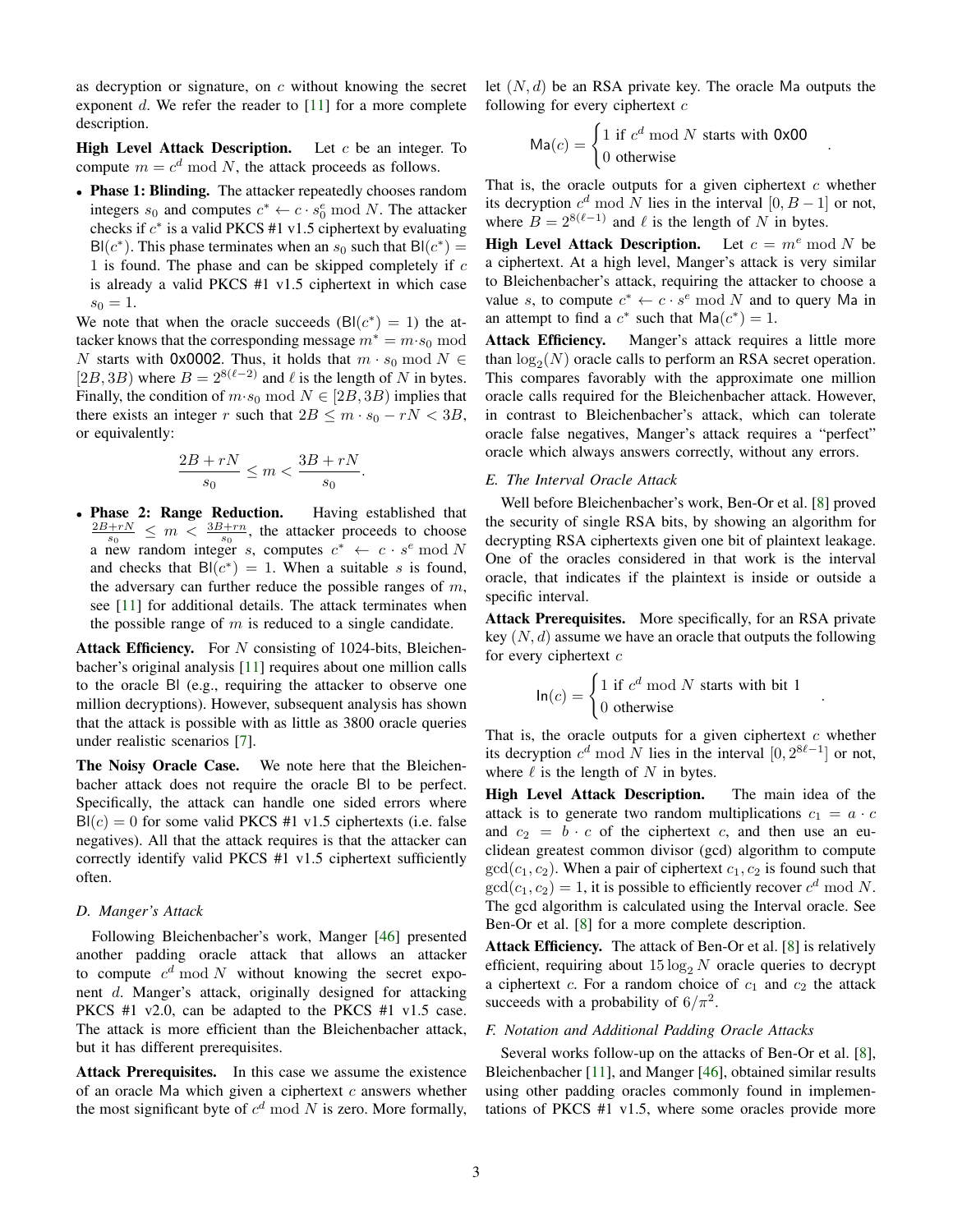information than others [\[7,](#page-13-9) [41\]](#page-13-2). In this paper, we consider four different checks that an implementation can validate against the RSA-decrypted padded plaintext. All implementations start by checking that the padded plaintext starts with 0x0002, and then may proceed with further checks.

- The first check corresponds to the test for a zero byte somewhere after the first ten bytes of the plaintext.
- The second check verifies that there are no zero bytes in the padding string  $PS''$ .
- The third check verifies the plaintext length against some specific value (48 byte for a TLS premaster secret in our case).
- Finally, the fourth check is payload-aware and TLS-specific: it verifies the first two bytes of the payload; these bytes are set to the client's protocol version as defined in RFC-5246 [\[21\]](#page-13-8).

Notation. We extend the notation of Bardou et al. [\[7\]](#page-13-9) to refer to various oracles. Specifically, our notation is:

- FFFF denotes an oracle that gets as input a ciphertext and returns true only if the corresponding plaintext passes all four checks. This is the same as the Bad-Version Oracle (BVO) of Klíma et al. [\[41\]](#page-13-2).
- FFFT denotes an oracle that returns true for ciphertexts corresponding to plaintexts that pass the first three checks, ignoring the fourth check.
- FFTT is an oracle that only verifies first two checks. This is the Bleichenbacher oracle described in [Section II-C](#page-1-0)
- FTTT denotes an oracle that returns true if the decrypted plaintext passes the first check and disregards the last three checks.
- TTTT is an oracle that disregards the four checks, returning true for ciphertexts whose corresponding plaintexts start with 0x0002.
- M denotes a Manger oracle [\(Section II-D\)](#page-2-0). I denotes an Interval oracle [\(Section II-E\)](#page-2-1).

# <span id="page-3-0"></span>*G. The TLS Mitigation for the Bleichenbacher attack*

The TLS specifications [\[19,](#page-13-6) [20,](#page-13-7) [21\]](#page-13-8) define defences for the Bleichenbacher attack. The decrypted message  $m$  is used as a shared premaster secret between the client and the server. Crucially, the attacker does not know the plaintext of the messages sent as part of the attack, and cannot, therefore, distinguish random strings from correctly decrypted plaintexts. Thus, to mitigate the Bleichenbacher attack, the server regenerates a random premaster secret, and swaps it for the plaintext if the PKCS #1 v1.5 validation fails.

This choice of premaster secret depending on the validity of the padding must be done in constant-time as well. Unfortunately, correctly implementating this mitigation is a delicate task. Any differences in the server's behavior between the PKCS #1 v1.5 conforming and the non-conforming cases may be exploited to obtain a Bleichenbacher-type oracle [\[12,](#page-13-1) [47\]](#page-14-2). Although most implementations do attempt to implement constant-time code for this mitigation, we show that all but two are still vulnerable to microarchitectural side-channel attacks.

# *H. Microarchitectural Side Channels*

To improve the performance of programs, modern processors try to predict the future program behavior based on its past behavior. Thus, processors typically cache some microarchitectural state that depends on past behavior and subsequently use that state to optimize future behavior. Unfortunately, when multiple programs share the use of the same microarchitectural components, the behavior of one program may affect the performance of another. Microarchitectural side channel attacks exploit this effect to leak otherwise unavailable information between programs [\[27\]](#page-13-12).

Cache-Based Side Channel Attacks. Caching components, and in particular data and instruction caches, are often exploited for microarchitectural attacks. Cache-based attacks have been used to retrieve cryptographic keys  $[2, 10, 31, 37, 10]$  $[2, 10, 31, 37, 10]$  $[2, 10, 31, 37, 10]$  $[2, 10, 31, 37, 10]$  $[2, 10, 31, 37, 10]$  $[2, 10, 31, 37, 10]$  $[2, 10, 31, 37, 10]$  $[2, 10, 31, 37, 10]$ [45,](#page-13-16) [55,](#page-14-7) [56,](#page-14-8) [63,](#page-14-9) [67\]](#page-14-10), monitor keystrokes [\[32\]](#page-13-17), perform website fingerprinting [\[54\]](#page-14-11), and attack other algorithms [\[14,](#page-13-18) [65\]](#page-14-12). At a high level, cache attacks typically follow one of two patterns, which we now discuss.

FLUSH+RELOAD. In the FLUSH+RELOAD [\[67\]](#page-14-10) attack and its variations [\[32,](#page-13-17) [33,](#page-13-19) [68\]](#page-14-13), the attacker first evicts (flushes) a memory location from the cache. The attacker then waits a bit, before reloading the flushed location again, while measuring the time that this reload takes. If the victim accesses the same memory location between the flush and the reload phases, the memory will be cached, and access will be fast. Otherwise, the memory location will not be cached and the access will be slower. Thus, the attacker deduces information regarding the victim's access patterns to a given address.

PRIME+PROBE. Attacks employing the PRIME+PROBE technique  $[55, 56]$  $[55, 56]$  $[55, 56]$  or similar techniques  $[2, 22, 37, 45]$  $[2, 22, 37, 45]$  $[2, 22, 37, 45]$  $[2, 22, 37, 45]$  $[2, 22, 37, 45]$  $[2, 22, 37, 45]$  $[2, 22, 37, 45]$ , first fill the cache with the attacker's data. The attacker then waits, allowing the victim to execute code before measuring the time to access the previously cached data. When the victim accesses its data, this data evicts some of the attacker's data from the cache. By measuring the access time to the previously cached data, the attacker can infer some information on the victim's memory access patterns.

Attack Limitations. Both attacks require that the victim and attacker share some CPU caching components, implying that both programs have to run on the same physical machine. At a high level, FLUSH+RELOAD tends to be more accurate and have fewer false positives than PRIME+PROBE [\[67\]](#page-14-10). However, FLUSH+RELOAD requires the attacker to share memory with the victim and thus is typically applied to monitoring victim code execution patterns, rather than data access patterns.

Branch-Prediction Attacks. The branch predictor of the processor has also been a target for microarchitectural attacks [\[3,](#page-12-3) [24,](#page-13-21) [25,](#page-13-22) [26,](#page-13-23) [43\]](#page-13-24). The branch predictor typically consists of two components, the Branch Target Buffer (BTB) which predicts branch destinations, and the Branch History Buffer (BHB), also known as the directional predictor, which predicts the outcome of conditional branches.

When a program executes a branch instruction, the processor observes the branch outcome and destination and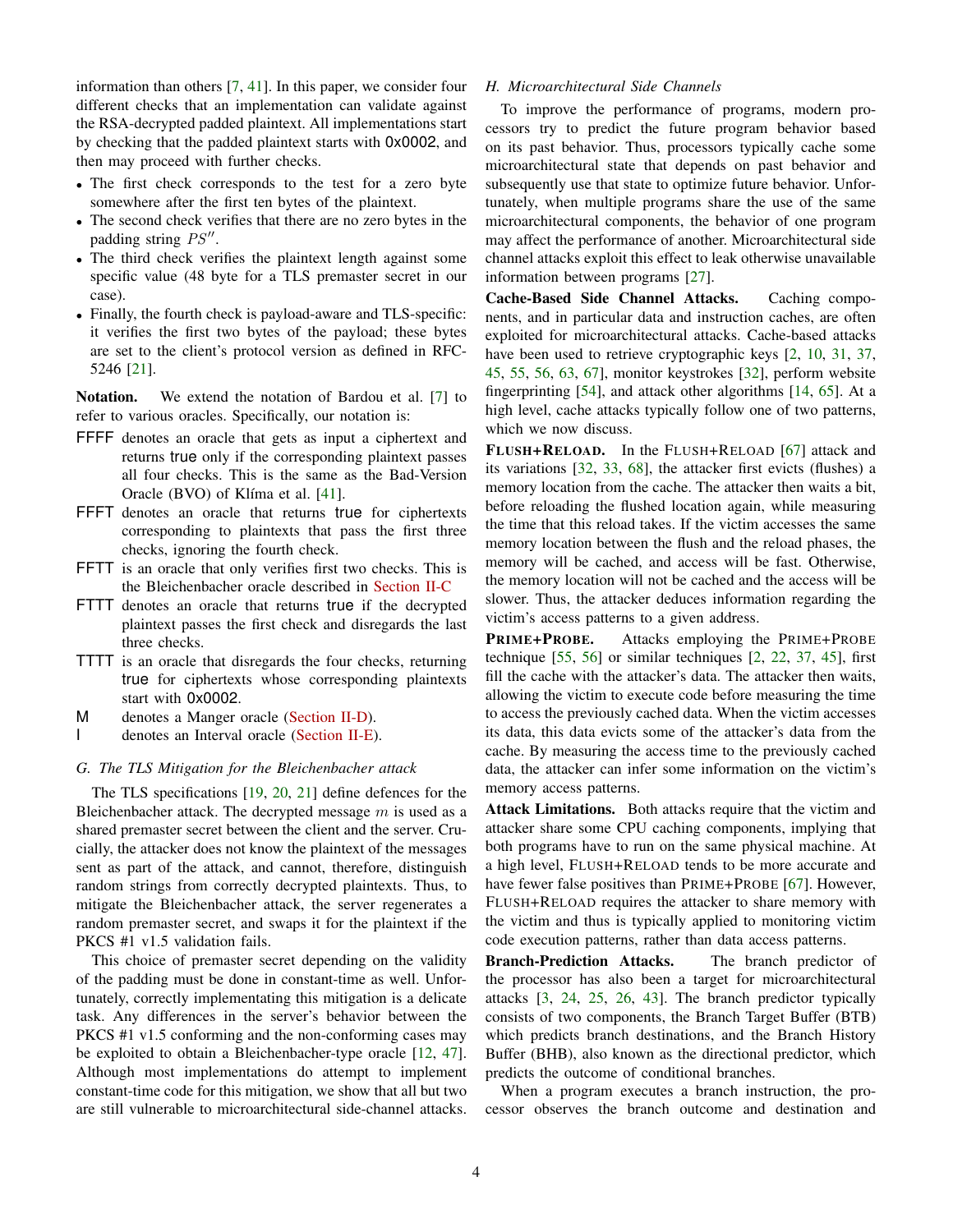modifies the state of the branch predictor. Attacks on the branch predictor exploit either the timing differences between correct or incorrect prediction or the performance monitoring information that the processor provides to recover the state of the predictor and detect the outcomes of prior branches executed by a victim program.

To mitigate Spectre attacks [\[42\]](#page-13-25), Intel introduced mechanisms for controlling the branch predictor [\[36\]](#page-13-26). It is not clear whether these mechanisms completely eliminate branch prediction channels [\[28\]](#page-13-27). Furthermore, we have verified that by default Ubuntu Linux does not use the Indirect Branch Predictor Barrier mechanism to protect user processes from each other.

# III. ATTACK MODEL AND METHODOLOGY

In this paper, we target implementations of PKCS #1 v1.5 that leak information via microarchitectural side channels. We then exploit the leaked information to implement a padding oracle, which we use to decrypt or to sign a message. To mount our attacks the adversary needs three capabilities:

1. Side Channel Capability. The first capability an adversary needs is to mount a microarchitectural side channel attack against a vulnerable implementation. For that, the adversary needs the ability to execute code on the machine that runs the victim's implementation.

2. Privileged Network Position Capability. Our attacks exploit a padding oracle attack to perform a private key operation such as a signature or decryption of a message that has been sent to the victim. To decrypt a ciphertext and use its result, an adversary must first obtain a network man-in-themiddle position. To forge signatures, an adversary must first obtain the relevant data to sign and be in a privileged position to exploit it.

3. Decryption Capability. The third capability our adversary needs is the ability to trigger the victim server to decrypt ciphertexts chosen by the adversary.

A concrete attack scenario we consider in this work is attacking a TLS server running on the same physical hardware as an unprivileged attacker. For example, a TLS server running in a virtual machine on a public cloud server, where the physical server hardware is shared between the victim's TLS server and an attacker's virtual machine. Indeed, previous works have shown that attackers can achieve co-location [\[57\]](#page-14-14), and leverage it for mounting side channel attacks [\[35\]](#page-13-28). Thus, the first capability is achievable for a determined adversary.

The second and third capabilities are achievable in this scenario by an attacker that controls any node along the path between the client and the server. Malicious network operators are one example of actors that have such control, but this is not the only case. In particular, attackers can exploit vulnerabilities in routers to assume control and mount our attack [\[18\]](#page-13-29).

There are, however, some problems specific to this scenario. The recent version of the TLS protocol, TLS 1.3, no longer supports RSA key exchanges, and in TLS 1.2 (Elliptic Curve) Diffie-Hellman key exchanges are recommended over RSA key exchanges. Hence, the adversary needs to perform active protocol downgrade attacks to force the use of RSA in the communication. Furthermore, clients, such as browsers, impose time limits on the handshake, forcing the attacker to complete an attack that may require a large number of decryption within a short time. [Section VI](#page-7-0) explains how we can perform such downgrade attacks, within the time limits.

#### IV. VULNERABILITY CLASSIFICATION

<span id="page-4-2"></span>We now examine an outline of typical RSA PKCS #1 v1.5 implementations, explain where padding oracle vulnerabilities arise in these, and provide concrete examples from TLS implementations we investigated. Further examples are included in [Appendix A.](#page-14-15)

Handling PKCS #1 v1.5 in TLS typically consists of three stages:

- Data Conversion. First, the RSA ciphertext is decrypted and the resulting plaintext is converted into a byte array.
- PKCS #1 v1.5 Verification. Next, the conformity of the array to the PKCS #1 v1.5 standard is checked.
- Padding Oracle Mitigations. Finally, if the array is not PKCS #1 v1.5 conforming, the server deploys the padding oracle countermeasures presented in [Section II-G.](#page-3-0) As discussed, the risk of padding oracle attacks is only mitigated after the countermeasures are deployed.

Unfortunately, despite more than twenty years of research in both padding oracle attacks and side channel resistance, in this work we find that vulnerabilities still occur in all of these stages. We now provide a high level description of the various stages and their associated side channel vulnerabilities.

# <span id="page-4-0"></span>*A. Data Conversion.*

In RSA, the plaintext and the ciphertext are large numbers, e.g. 2048-bit long. These are typically represented as little-endian arrays of 32- or 64-bit words. PKCS #1 v1.5, however uses big-endian byte arrays, thus requiring a format conversation. For values of fixed length, this conversation is relatively straightforward. However, while the length of the RSA modulus provides an upper bound on the length of the RSA decryption result, the exact length of the RSA plaintext is not known until after RSA decryption of the corresponding ciphertext. Thus, if the RSA decryption result is too short, the little-to-big endian conversation code has to pad the ciphertext with a sufficient amount of zero bytes.

```
1 int RSA_padding_check_none(to, tlen, from, flen){
2 // to is the output buffer of maximum length tlen
      bytes
3 // from is the input buffer of length flen bytes
4 memset(to, 0, tlen - flen);
5 memcpy(to + tlen - flen, from, flen);
    6 return tlen;
7 }
```
Listing 1. Pseudocode of raw plaintext copy with no padding check function

As an example, consider the pseudo code of the implementation of the OpenSSL function RSA padding check none in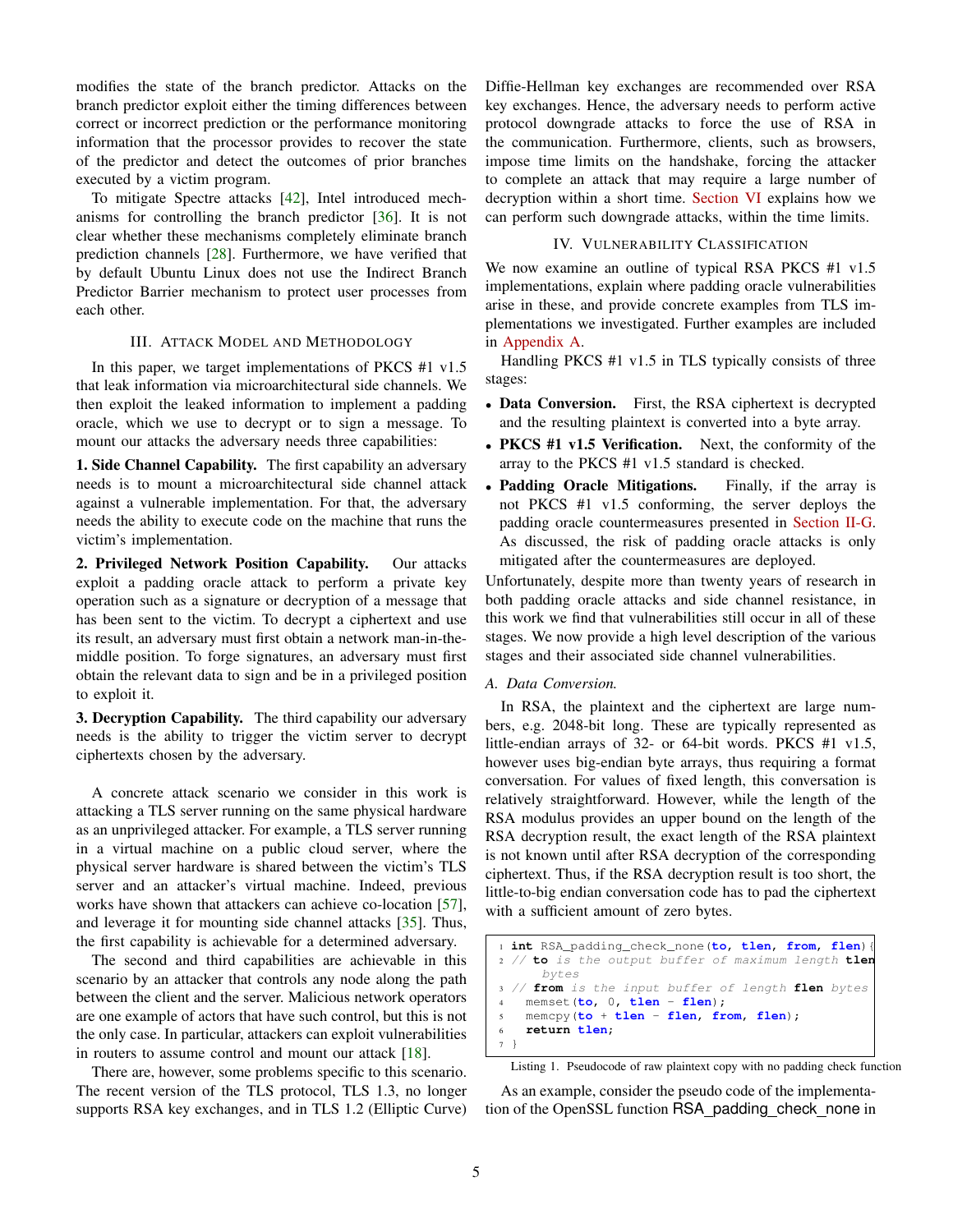[Listing 1.](#page-4-1) The function is called as part of the implementation of the TLS protocol in OpenSSL, and its purpose is to copy the RSA decryption results to an output buffer, without perfoming any padding checks.

To handle the case that the plaintext from the RSA decryption is smaller than the output buffer, RSA padding check none uses memset to pad the output buffer. The length of the padding is set to the difference between the lengths of the output array and the plaintext. In case of a full-length plaintext, the length of the padding is zero. Using a branch prediction attack we can detect this scenario, and learn whether the plaintext is full-length. This gives us the oracle required for a Manger attack.

Unfortunately, this example is by no means unique, and multiple implementation expose FTTT- or Manger-type padding oracles during the data conversion phase. See [Ap](#page-14-15)[pendix A](#page-14-15) for further examples.

# <span id="page-5-0"></span>*B. PKCS #1 v1.5 Verification*

Once the data is represented as a sequence of bytes, the implementation needs to check that it is PKCS #1 v1.5 conforming, that is, that the first byte is zero, the second is 0x02, the following eight bytes are non-zero, and that there is a zero byte at a position above 10. Yet, many implementations branch on the results of these checks, leaking the outcome to a side channel attacker via the implementation's control flow. The exact oracle obtained depends on the specific implementation and the type of leakage.

The OpenSSL RSA PKCS #1 v1.5 decryption API provides an example of such an issue. OpenSSL exports a function, RSA public decrypt, whose arguments are an input buffer containing the ciphertext, an output buffer for the plaintext, the RSA decryption key, and the padding mode to check the plaintext against. When using PKCS #1 v1.5 padding, RSA public\_decrypt invokes RSA\_padding\_check\_PKCS1\_type\_2 to validate the padding after decryption. A pseudocode of the validation function is shown in [Listing 2.](#page-6-0)

As the pseudocode shows, OpenSSL performs the checks outlined in [Section II-B](#page-1-1) in constant-time (Lines 7–13), returning the length of the decrypted message if the decryption is successful, or  $-1$  if there is a padding error. To set the return value, the function uses an explicit branch (Line 17). Furthermore, the memory copy in Line 21 is only executed in case of a successful decryption, whereas the error logging (Line 25) is invoked in the case of a padding error.

A comment in the code (Line 15) indicates that the authors are aware of the leakage, and the manual page for the function warns against its use [\[53\]](#page-14-16). Thus, OpenSSL does not use this PKCS #1 v1.5 verification code for its own implementation of the TLS protocol. Furthermore, both Xiao et al. [\[64\]](#page-14-17) and Zhang et al. [\[69\]](#page-14-3) exploit the leakage through the conditional error logging for mounting Bleichenbacher attacks.

Amazon's s2n. OpenSSL is the cryptographic engine underlying many applications, all of these are potentially vulnerable to our cache-based padding oracle attack. Specifically, Amazon's implementation of the TLS protocol, s2n [\[61\]](#page-14-18), uses this API, and consequently leaks an FFTT-type oracle. For other vulnerabilities in s2n, see [Appendix A-B.](#page-15-0)

# *C. Padding Oracle Mitigations.*

As [Section II-G](#page-3-0) describes, when a TLS implementation detects that a plaintext does not conform to the PKCS #1 v1.5 format, it cannot just terminate the handshake, because this creates a padding oracle. Instead it must replace the non-conforming plaintext with a random sequence of bytes and proceed with the TLS handshake. However, some implementations fail to protect this replacement, leaking the deployment of the countermeasure and allowing the creation of a padding oracle.

We can find examples of such leakage in CoreTLS, Apple's implementation of the TLS protocol that is sometimes used in both MacOS and iOS devices.

[Listing 3](#page-6-1) shows the code that handles the mitigation of Bleichenbacher's attack in CoreTLS (i.e., replacing the incorrectly-padded RSA plaintext with random data). Lines 7 and 8 perform the RSA decryption and the validation of the PKCS #1 v1.5 format. The code logs validation failure of the PKCS #1 v1.5 format in Line 11. It also checks that the output is of the expected length, issuing a log message on failure (Lines 13–17). For brevity we omit the code that handles the success case (Line 20). The main mitigation against Bleichenbacher attacks occurs in Line 24, where the code generates a random value to be used as the session key.

While the PKCS #1 v1.5 padding verification code in CoreTLS constant time, the code that handles the mitigations against padding oracle attacks is far from constant time. As seen in [Listing 3,](#page-6-1) the code contains multiple sources of side channel leakage which we now describe.

First, all of the conditional if statements in the presented code can be exploited by branch prediction attacks to implement FFTT (Line 9), FFFT (Line 13), or FFFF (Lines 19 and 22) Bleichenbacher-type oracles.

Next, a cache attack can monitor either the code of the log message function or the code of the random number generator, which only runs if the PKCS #1 v1.5 validation fails. Another option is to monitor the bodies of the if statements in Lines 19 or 22. These attacks can be used to implement an FFFF-type padding oracle.

Finally, generating the random session key only on PKCS #1 v1.5 validation failure (Line 24) is a significant weakness in the implementation. Random number generation is a non-trivial operation that may take significant time and thus might expose a Bleichenbacher oracle via a timing attack. That is, by simply measuring the response time of a TLS server that uses the CoreTLS library, an attacker might get a FFFFtype Bleichenbacher oracle.

# *D. Summary of the Findings.*

[Table I](#page-6-2) summarizes our findings, showing the identified oracle types in each stage of the implementations we evaluated. As we can see, seven of the nine tested implementations expose padding oracles via microarchitectural attacks. Only BearSSL and Google's BoringSSL are not vulnerable to our attacks.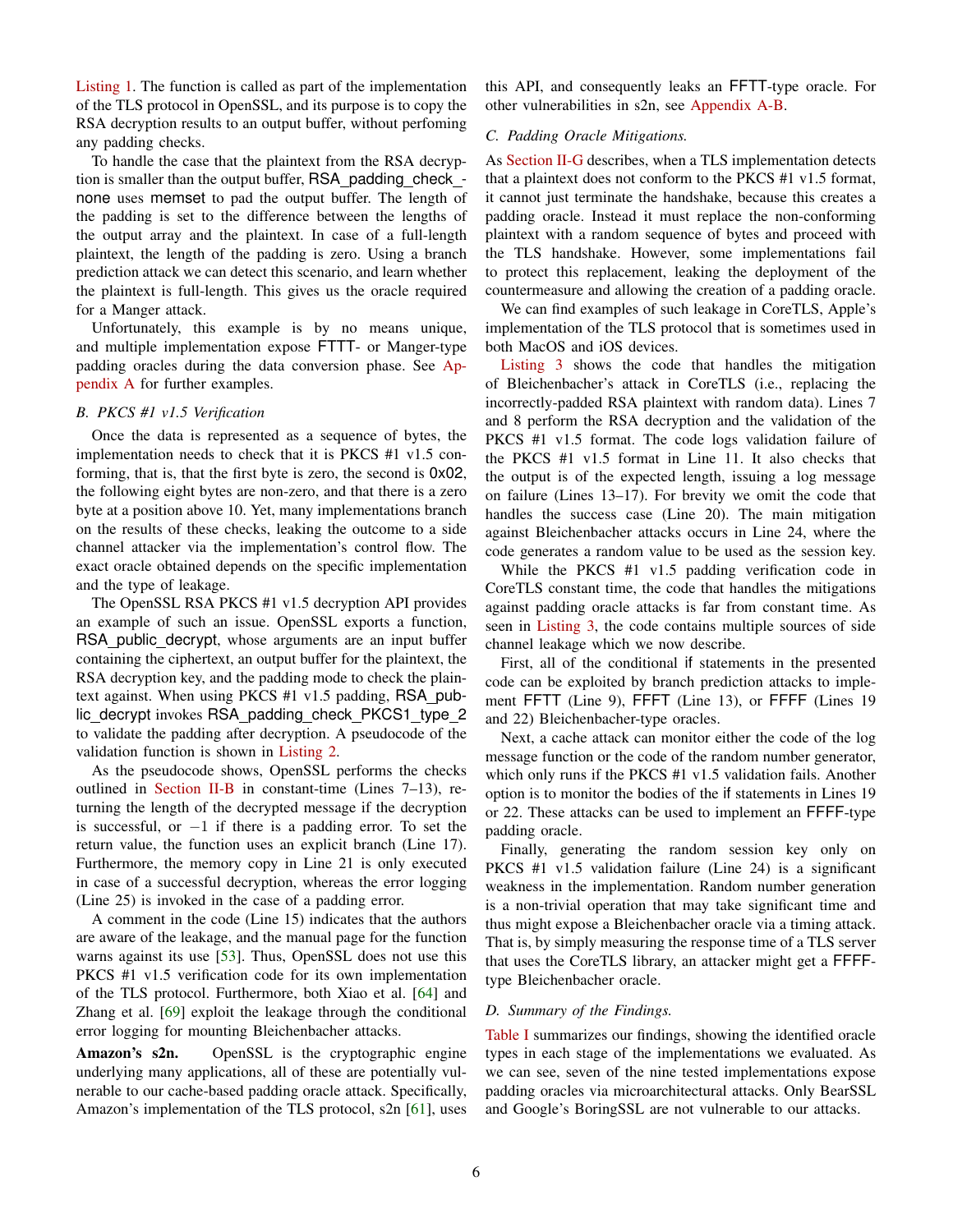```
1 int RSA_padding_check_PKCS1_type_2(to, tlen, from, flen, num_bytes){
2 // to is the output buffer of maximum length tlen bytes
3 // from is the input buffer of length flen bytes
    4 // num_bytes is the maximum number of bytes in an RSA plaintext
5 // returns the number of message bytes (not counting the padding) or -1 in case of a padding error
 6
7 good = constant_time_is_zero(from[0]);
8 good &= constant_time_eq(from[1], 2);
9 zero_index = find_index_of_first_zero_byte_constant_time(from+2, flen);
10 good &= constant_time_greaterOrEqual(zero_index, 2 + 8); //first 10 plaintext bytes must be non-zero
11 msg_index = zero_index + 1; //compute location of first message byte
12 msq_len = num_bytes - msq_index; //compute message length
13 good &= constant_time_greaterOrEqual(tlen, msg_len); //check that to buffer is long enough
14
15 /* We can't continue in constant-time because we need to copy the result and we cannot fake its length
      This unavoidably leaks timing information at the API boundary. */16
17 if (!good) {
18 mlen = -1;19 goto err;
20 }
21 memcpy(to, from+msg_index, mlen);
22
23 err:
24 if (mlen == -1)
25 RSAerr(RSA_F_RSA_PADDING_CHECK_PKCS1_TYPE_2, RSA_R_PKCS_DECODING_ERROR);
26 return mlen;
27 }
```
Listing 2. Pseudocode of RSA\_padding\_check\_PKCS1\_type\_2

```
1 int SSLDecodeRSAKeyExchange(keyExchange, ctx){
   2 keyRef = ctx->signingPrivKeyRef;
   3 src = keyExchange.data;
   4 localKeyModulusLen = keyExchange.length;
5 ... // addtional inilization code omitted
6
   7 err = sslRsaDecrypt(keyRef, src,
      localKeyModulusLen,
     8 ctx->preMasterSecret.data,
     SSL_RSA_PREMASTER_SECRET_SIZE, &outputLen);
   9 if(err != errSSLSuccess) {
10 /* possible Bleichenbacher attack */
11 sslLogNegotiateDebug("SSLDecodeRSAKeyExchange:
12 RSA decrypt fail");
13 } else if(outputLen !=
14 SSL_RSA_PREMASTER_SECRET_SIZE) {
15 sslLogNegotiateDebug("SSLDecodeRSAKeyExchange:
     premaster secret size error");
16 // not passed back to caller
17 err = errSSLProtocol;
18 }
19 if(err == errSSLSuccess) {
20 ... // (omitted for brevity)
2122 if(err != errSSLSuccess) {
23 ... // (omitted for brevity)<br>24 sslRand(&tmpBuf);
     sslRand(&tmpBuf);
2526 /* in any case, save premaster secret (good or
     bogus) and proceed */
27 return errSSLSuccess;
28 }
```
Listing 3. Apple's TLS mitigation function

#### V. EXPERIMENTAL RESULTS

To validate that the vulnerabilities we identified can indeed be exploited, we mounted concrete side-channel attacks on some of the implementations. We now discuss some of the techniques we used for this validation.

TABLE I SUMMARY OF IDENTIFIED PADDING ORACLES.

<span id="page-6-2"></span>

|               | Data<br>Conv. | <b>PKCS #1 v1.5</b><br><b>Verification</b> | TLS<br><b>Mitigation</b> |  |  |  |
|---------------|---------------|--------------------------------------------|--------------------------|--|--|--|
| OpenSSL       | М             | М                                          |                          |  |  |  |
| OpenSSL API   | М             | FFTT                                       |                          |  |  |  |
| Amazon s2n    |               | <b>FFFT</b>                                |                          |  |  |  |
| MbedTLS       | I             | FFTT, FFFT*                                |                          |  |  |  |
| Apple CoreTLS |               |                                            | FFTT, FFFT, FFFF         |  |  |  |
| Mozilla NSS   | М             | M, TTTT, FTTT*                             | FFFF                     |  |  |  |
| WolfSSL       | М             | M, FFTT                                    | FFTT, FFFF               |  |  |  |
| GnuTI.S       | M             | M, TTTT, FFTT                              | FFTT, FFFT               |  |  |  |
| BoringSSL     |               | Not Vulnerable                             |                          |  |  |  |
| BearSSL       |               | Not Vulnerable                             |                          |  |  |  |

#### <span id="page-6-3"></span>*A. Attacking the OpenSSL API*

The vulnerability in the OpenSSL API [\(Section IV-B\)](#page-5-0) has already been disclosed by both Xiao et al. [\[64\]](#page-14-17) and Zhang et al. [\[69\]](#page-14-3). Our attack is similar to the attack of Zhang et al. [\[69\]](#page-14-3), but achieves a significantly lower error rate, resulting in a lower number of required oracle invocations. Combined with our improved error handling [\(Section VI-B\)](#page-10-0) we achieve a reduction by a factor of 6 in the number of oracle queries we require.

Our test machine uses a 4 core Intel Core i7-7500 processor, with a 4 MiB cache and 16 GiB memory, running Ubuntu 18.04.1. We use the Flush+Reload attack [\[67\]](#page-14-10), as implemented in the Mastik toolkit [\[66\]](#page-14-19).

To reduce the likelihood of errors, we monitor both the call-site to RSAerr (Line 25 of [Listing 2\)](#page-6-0) and the code of the function RSAerr. Monitoring each of these locations may generate false positives, i.e. indicate access when the plaintext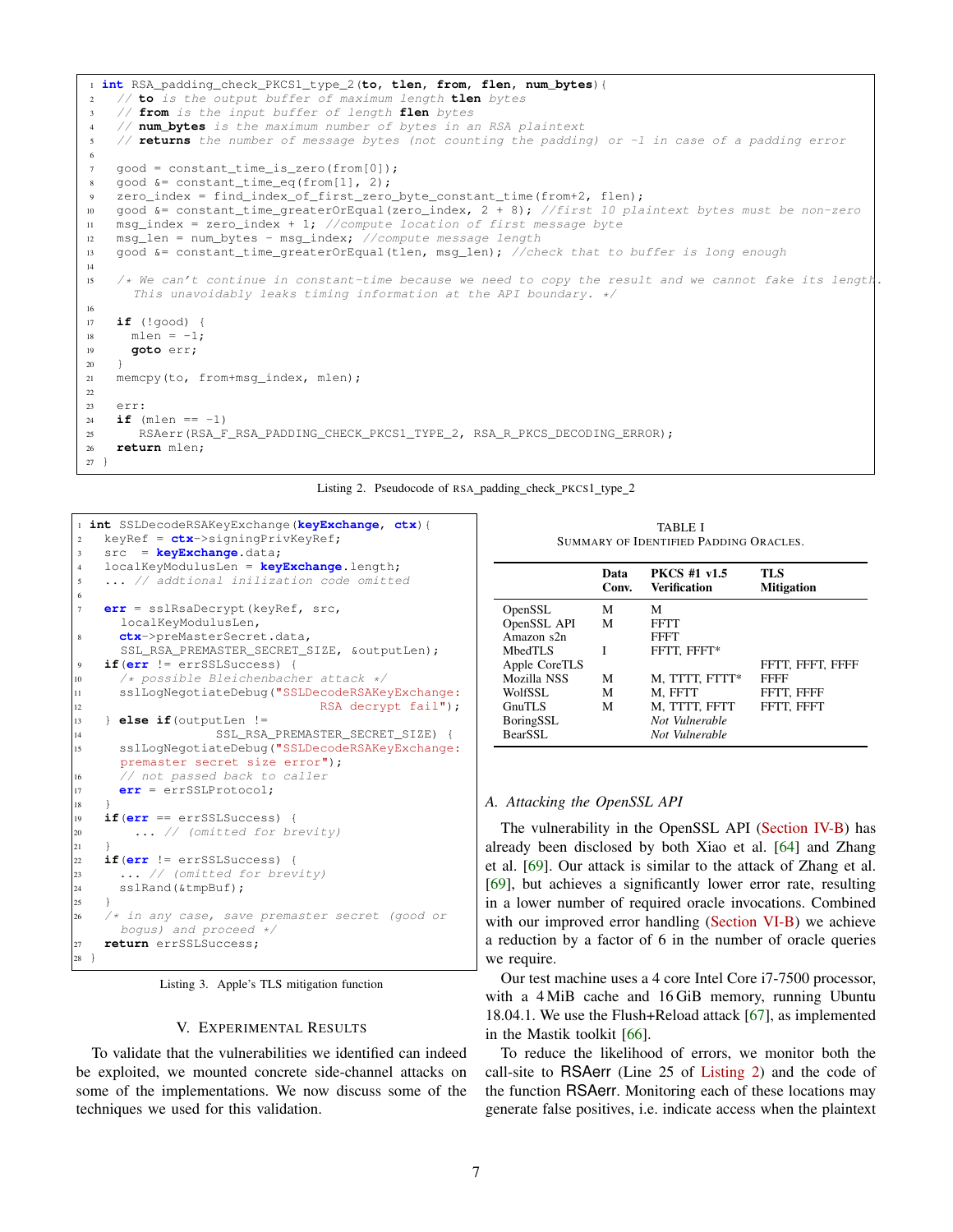is PKCS #1 v1.5 conforming. The former results in false positives because the call to RSAerr shares the cache line with the surrounding code, that is always invoked. The latter results in false positives when unrelated code logs an error. By only predicting a non-conforming plaintext if *both* locations are accessed within a short interval, we reduce the likelihood of false positives.

We note that this technique is very different to the approach of Genkin et al. [\[30\]](#page-13-30) of monitoring two memory locations to reduce false negative errors due to a race between the victim and the attacker [\[6\]](#page-12-4). Unlike us, they assume access if *any* of the monitored locations is accessed.

Overall, our technique achieves a false positive rate of 4.3% and false negative rate of 1.1%.

#### <span id="page-7-2"></span>*B. Attacking the OpenSSL Data Conversion*

We now turn our attention to the code OpenSSL uses for its own implementation of the TLS protocol. As discussed in [Section IV-A,](#page-4-0) OpenSSL leaks a Manger oracle through the length argument in the call to memset in Line 4 of [Listing 1.](#page-4-1) We now show how we detect that the length passed to memset is zero.

We implement a proof-of-concept attack on an Intel NUC computer, featuring an Intel Core i7-6770HQ CPU, with 32 GiB memory, running Centos 7.4.1708. The GNU C library provides multiple implementations for memset, each opimized for a different processor feature. During initialization, the library chooses the best implementation for the computer, and stores it in a function pointer. In run time, the program invokes the best implementation of memset by dereferencing the function pointer. On our system, the selected function is memset sse2. We show part of the (disassembled) code of this function in [Listing 4.](#page-7-1)

```
1 <+209>: test $0x1,%dl<br>2 <+212>: je 0x40e918
2 <+212>: je 0x40e918 <__memset_sse2+216>
                     %cl,(%rdi)<br>$0x2,%dl
4 <+216>: test<br>5 <+219>: je
                     0x40e87a <_ memset_sse2+58>
6 <+225>: mov %cx,-0x2(%rax,%rdx,1)
7 <+230>: retq
```
Listing 4. A snippet of \_memset\_sse2

The presented code is only executed if the length argument for memset is less than 4. Line 1 of the code first tests the least significant bit of the length. If it is clear, i.e. if the length is 0 or 2, Line 2 branches over Line 3. In Line 4, the code tests if the second bit of the length, branching in Line 5 if the length is less than 2. Thus, if both branches at Lines 2 and 4 are taken, the length argument is 0.

Branch Prediction Attack. Our attack follows previous works in creating *shadow* branches, at addresses that match the least significant bits of monitored branches [\[25,](#page-13-22) [43\]](#page-13-24). Because the branch predictor ignores the high bits of the address, the outcome of the victim branch affects the prediction for the matching shadow branch. That is, when a monitored branch is taken, the BTB predicts that both the monitored branch and it shadow will branch to the same offset as the monitored branch.

Prior works either measure the time to execute the shadow branch [\[25\]](#page-13-22) or check the performance counters [\[43\]](#page-13-24) to detect mispredictions of the shadow branch, and from these infer the outcome of previous executions of the monitored branch. However, performance counters are not always available to user processes, and measurements of execution time of branches are noisy. Instead, we combine the branch prediction attack with FLUSH+RELOAD [\[67\]](#page-14-10) to achieve high accuracy detection of mispredictions.

Specifically, for each monitored branch we create two shadows, the *trainer* and the *spy* branches. Each of these branches to a different offset, such that the offsets of the monitored branch and of the shadow branches each falls in a different cache line. The attack then follows a sequence of steps:

- Invoke the trainer shadow to train the branch predictor to predict the trainer offset for all three branches.
- Flush the cache line at the trainer offset from the spy branch from the cache.
- Execute the victim. If the victim branch is taken, it will update the BTB state to predict the victim offset for all three branches
- Invoke the spy branch. Because the branch predictor predicts either the victim or the trainer offset, the spy branch mispredicts. In the case that the victim branch has not been taken, the mispredicted branch will attempt to branch to the trainer offset from the branch, bringing the previously flushed line back into the cache.
- Measure the time to access the previously flushed line. If the victim branch has been taken, this line will not be cached, and access will be slow. If, however, the victim branch did not execute or was not taken, the line will be in the cache due to the misprediction in the previous step, and accesss will be fast.

We implemented this attack and we can predict the outcome of each of the monitored branches with a probability higher than 98%. We cannot, however, monitor both branches concurrently. Consequently, for the manger attack, we will have to send each message twice. Once for monitoring the outcome of the branch in Line 2 and the other for the branch in Line 5.

# VI. MAN IN THE MIDDLE ATTACKS

<span id="page-7-0"></span>The main scenario we investigate is an attacker mounting a padding oracle attack to recover the premaster secret used in TLS connections. When the TLS connection uses RSA key exchange, the attack is particularly powerful, because the attacker does not need to be able to decipher the encrypted communication on the fly. Instead, the attacker can record the encrypted communication, and perform the padding oracle attack at a later time to decipher the communication. The main limitation of the attack is that RSA key exchange is not a recommended or a popular choice for TLS connections. TLS 1.3 does not support RSA key exchange, and for TLS 1.2 RSA key exchange is not the recommended option. Consequently, at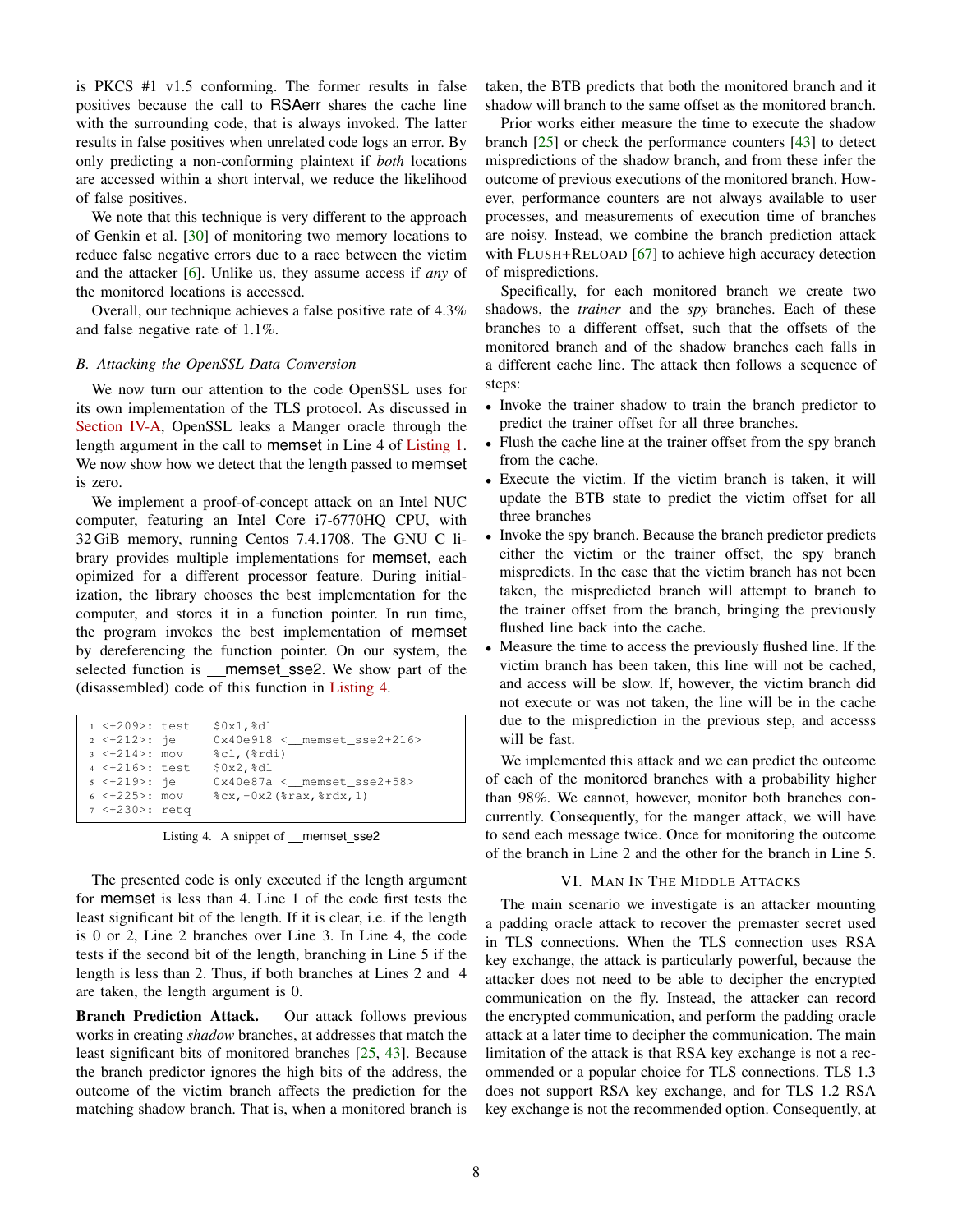the time of writing, only about 6% of all TLS connections use RSA key exchange [\[1,](#page-12-0) [50\]](#page-14-4). To overcome this limitation, we mount an online downgrade attack to force RSA key exchange in a connection. We now discuss this downgrade attack.

Man-in-the-Middle Downgrade Attacks. Jager et al. [\[40\]](#page-13-31) observe that padding oracle attacks can be combined with man-in-the-middle attacks to force protocol and cipher suite downgrade in the communication between a client and a server. In a nutshell, the attacker uses a man-in-the-middle (MitM) attack to change the protocol and cipher suite negotiation messages between the parties to only advertise TLS 1.2 RSA key exchange. It then uses the padding oracle attack to recover the premaster secret and uses it to complete the handshake between the parties.

As Jager et al. [\[40\]](#page-13-31) observe, downgrade attacks can be applicable even when the client uses protocols, such as TLS 1.3 and QUIC, that do not support RSA key exchange. If the server uses the same certificate for both RSA key exchange and RSA signing, an attacker can leverage the RSA key exchange to fake server signatures, which are supported in the newer protocols. We note that at the time of writing, Amazon AWS servers use the same RSA certificate for signing and for key exchange.

To avoid losing clients, servers continue to support older protocols, and are likely to continue doing so for the foreseeable future. Consequently, padding oracle attacks are likely to remain a threat to *almost all* TLS connections.

Mounting Online Padding Oracle Attacks. To mount such an online padding oracle MitM attack, the attacker has to recover the premaster secret before the browser times out the TLS connection. The approach to achieve this depends on the browser that the victim uses. Adrian et al. [\[4\]](#page-12-5) show a technique that forces Firefox to keep a TLS handshake alive indefinitely, thus allowing us to perform even very long attacks. Using a BEAST style technique [\[23\]](#page-13-4) we can perform this attack in the background, without the user noticing any long delays. Other browsers, however, are not as easy to attack—they enforce stricter time limits on TLS handshakes. For example, Google Chrome and Microsoft Edge time TLS handshakes out after only about 30 seconds. Thus, when mounting padding oracle MitM attacks against these browsers, the attacker has to be extremely efficient and finish the attack before the timeout. At the same time, typical padding oracle attacks require a large number (several thousands) of TLS handshakes, which would take much longer to execute than the typical browser timeout.

Analysis and improvement of Padding Oracle Attacks. In this section, we analyze the complexity of padding oracle attacks for an online MitM scenario. Our contributions are as follows. First, we present a novel analysis of the query complexity required from a padding oracle attack [\(Section VI-A\)](#page-8-0). Next, we handle the case of imperfect and noisy oracles [\(Section VI-B\)](#page-10-0). Finally, in [Section VII](#page-10-1) we address the question of parallelizing padding oracle attacks across any available number of servers, demonstrating a new application of lattice techniques to padding oracle attacks.

# <span id="page-8-0"></span>*A. Reducing the Query Complexity of Padding Oracles*

A key observation of our attack is that in many scenarios the attacker only has to succeed once. Consequently, instead of focusing on minimizing the expected number of oracle queries to break the secret, we aim at finding a strategy that would achieve some low probability of success. In this section we explore this strategy.

**Overview.** We start with a motivating scenario. We then look at some illustrative examples analyzing the number of oracle queries required to find a conforming ciphertext with a given probability. Finally, we perform simulations of padding oracle attacks and empirically determine the number of queries required for recovering the plaintext with several oracles.

Motivating Scenario. Assume we would like to break the security of a specific account in some popular online service (e.g., Gmail). As the connection is usually done via https (which uses TLS), one attack vector is to attempt to break the user's existing TLS connection with the online service. Using padding oracles to mount a MitM downgrade attack on a specific connection might be difficult given the 30 seconds browser-enforced timeout for completing the TLS handshake. In our new analysis, we assume that we perform a BEAST style attack [\[23\]](#page-13-4). In this scenario a malicious web site controlled by the attacker, causes the user's browser to repeatedly try to connect to the TLS server in the background without the user's knowledge. This attack only requires that the browser supports JavaScript, and does not need any special privileges. (In particular, the attacker does not have to compromise the normal operation of the target machine in any way.) A successful MitM attack on even a single TLS handshake will allow the attacker to decrypt the user's login token, thereby allowing a malicious login to the server.

Low Success Probability is Sufficient. The expected number of queries required for completing a Bleichenbacher style attack is large. With a short browser timeout, the likelihood of completing the attack before the timeout is very low. However, we can use the long tail distribution of the number of queries to devise a strategy that provides a high likelihood of success. Specifically, the probability of the attack completing before a browser timeout is low, but it is not negligible. Our strategy is to use the BEAST attack to amplify this low probability, by repeatedly attempting the connection to the server until a padding oracle attack succeeds or the connection times out. Because the success probability is not negligible, repeating the attack enough times is likely to eventually succeed.

Finding a Conforming Ciphertext. The complexity of the Bleichenbacher padding oracle attack is dominated by the number of oracle queries required for finding the first few conforming ciphertexts. That is, a ciphertexts  $c$  such that the plaintexts corresponding to them match the format detected by the oracle. Thus, we begin by analyzing the number of queries required for finding a conforming ciphertext under several oracle types.

Analyzing OpenSSL API **FFTT** Oracle. We first look at the FFTT padding oracle present in the OpenSSL decryption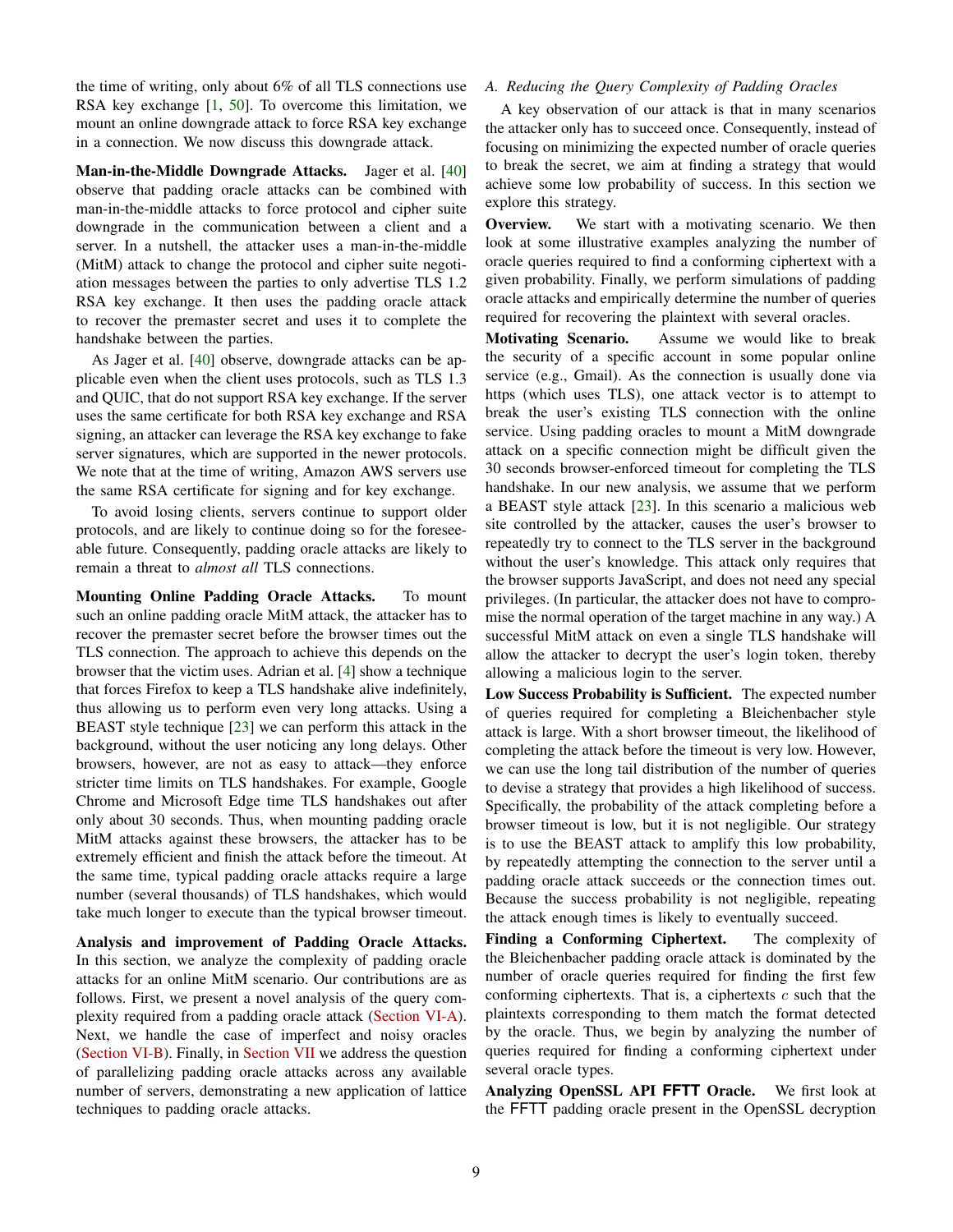TABLE II NUMBER OF ORACLE QUERIES REQUIRED FOR 2048-BIT RSA MODULUS.

<span id="page-9-0"></span>

|                                | Signature Forging with Success Probability |                |                         |                          | Decryption with Success Probability |                         |                         |                |
|--------------------------------|--------------------------------------------|----------------|-------------------------|--------------------------|-------------------------------------|-------------------------|-------------------------|----------------|
| <b>Oracle</b>                  | 0.001                                      | 0.01           | 0.1                     | 0.5                      | 0.001                               | 0.01                    | 0.1                     | 0.5            |
| FFTT Oracle (OpenSSL API)      | 16381                                      | 19899          | 40945                   | 122377                   | 14700                               | 15147                   | 16764                   | 50766          |
| FFFT Oracle (MbedTLS)          | 139426                                     | 192633         | 533840                  | 1292250                  | 116699                              | 123359                  | 237702                  | 870664         |
| Manger Oracle                  | $\approx 2048$                             | $\approx 2048$ | $\approx 2048$          | $\approx 2048$           | $\approx 2048$                      | $\approx 2048$          | $\approx 2048$          | $\approx 2048$ |
| <b>FFTT</b> Oracle With Errors | 29989                                      | 33944          | 57130<br>$\approx 6144$ | 147406<br>$\approx 6144$ | 28170<br>$\approx 6144$             | 28683<br>$\approx 6144$ | 30494<br>$\approx 6144$ | 70990          |
| Manger Oracle With Errors      | $\approx 6144$                             | $\approx 6144$ |                         |                          |                                     |                         |                         | $\approx 6144$ |

API [\(Section IV-B\)](#page-5-0). Let  $(d, N)$  be an RSA private key. For a ciphertext  $c$  to be conforming, the following must hold:

- 1) First, the two most significant bytes of  $c<sup>d</sup>$  mod N (the RSA plaintext corresponding to c) must be 0x0002. For a random c, this happens with probability of  $2^{-16}$ .
- 2) Next, the following eight padding bytes of the plaintext corresponding to  $c$  must be non-zero. For a random  $c$ , this event happens with probability of  $(255/256)^8$ .
- 3) The plaintext corresponding to  $c$  contains a zero byte. For a 2048-bit RSA modulus N, we have 246 remaining bytes. Thus, for a randomly selected  $c$ , this event holds with probability of  $1 - (255/256)^{246}$  (or  $1 - (255/256)^{502}$  for a 4096-bit modulus).

We obtain that for any 2048-bit RSA private key  $Pr_c$ [FFTT $(c) = 1$ ], the probability that a random ciphertext  $c$  is conforming, is given by

$$
\Pr_c[\text{FFT}(c) = 1] \\
= 2^{-16} \cdot \left(\frac{255}{256}\right)^8 \cdot \left(1 - \left(\frac{255}{256}\right)^{246}\right) \\
\approx 9.14 \cdot 10^{-6}.
$$

Similarly, for any 4096-bit RSA private key, we obtain that  $Pr_c[\text{FFT}(c) = 1] \approx 1.27 \cdot 10^{-5}$ . Next, the expected number of oracle queries required to obtain a conforming ciphertext is  $1/Pr_c$ [FFTT $(c) = 1$ ] which results in about 110000 queries for 2048-bit key and about 80000 queries for 4096-bit key.

Oracle queries are Bernoulli trials. Hence, the number of trials until success has a geometric distribution, and we can use the inverse of the cumulative distribution function (CDF) of the geometric distribution to find out the expected number of oracle queries for any desired probability of success. Using the inverse CDF, we find that only 110 queries are required to achieve a probability of  $1/1000$  of finding a conforming ciphertext for a 2048-RSA key. For 4096-bit keys, only 80 queries are required. Hence, the complexity of the attack *decreases* as the key sizes grow.

Analyzing MbedTLS **FFFT** Oracle. We now proceed to analyze the FFFT padding oracle present in MbedTLS implementation of the PKCS #1 v1.5 verification code [\(Ap](#page-15-1)[pendix A-C\)](#page-15-1). Let  $(d, N)$  be an RSA private key. For a plaintext  $c$  to be conforming to an FFFT oracle, the following must hold.

- 1) The first two conditions of the FFTT oracle present in the OpenSSL decryption API hold. For a random ciphertext the probability that both conditions hold is  $2^{-16} \cdot (255/256)^8$ .
- 2) The size of the unpadded plaintext corresponding to  $c$  is between 0 and 48 bytes. For a 2048-bit RSA key, we have 256 bytes of padded plaintext. The first 10 bytes are checked in the first condition, leaving 246 bytes for the padding and the plaintext itself. As the padding string must consist of some number of non zero bytes and terminate with a zero byte, we obtain that for a random 2048-bit ciphertext  $c$ , this event holds with probability of  $(255/256)^{246-48} \cdot (1 - (255/256)^{48}).$

Similarly, for 4096-bit RSA key (containing 512 bytes), this event holds for a random ciphertext with probability of  $(255/256)^{502-48} \cdot (1 - (255/256)^{48})$ .

Thus, for any 2048-bit RSA private key it holds that

$$
\Pr_c[\text{FFT}(c) = 1]
$$
  
=  $2^{-16} \left(\frac{255}{256}\right)^8 \left(\frac{255}{256}\right)^{198} \left(1 - \left(\frac{255}{256}\right)^{48}\right)$   
\$\approx 1.16 \cdot 10^{-6}\$.

For 4096-bit RSA private keys, we obtain that  $Pr_c$  [FFFT(c) =  $1] \approx 4.28 \cdot 10^{-7}$ . Using the same formulas as above, we find that the expected number of trials to achieve a probability of 1/1000 of finding a conforming ciphertext is 860 for 2048-bit keys and 2300 for 4096-bit keys.

Full Attack Simulation. While the query complexity of the entire padding oracle attack highly depends on the probability p that the padding oracle outputs 1 on a random ciphertext, for Bleichenbacher-type oracles the exact relation between  $p$  and the attacks' query complexity is rather difficult to analyze. Instead, we ran 500000 simulations of the full attack using the FFTT, FFFT and Manger type oracles, for a 2048-bit RSA modulus. The results of our simulation are presented in [Table II,](#page-9-0) for both decryption and signature forging attacks. For each oracle type and attack type, we give the required number of oracle queries needed to complete the attack with the different success probabilities. As the table demonstrates, the number of queries required for achieving a success probability of 1/1000 is an order of magnitude lower than that required for a probability of 50%. Yet, while the success probability of each individual attack attempt is low (1/1000), the attacker can always use BEAST-style techniques, repeatedly issuing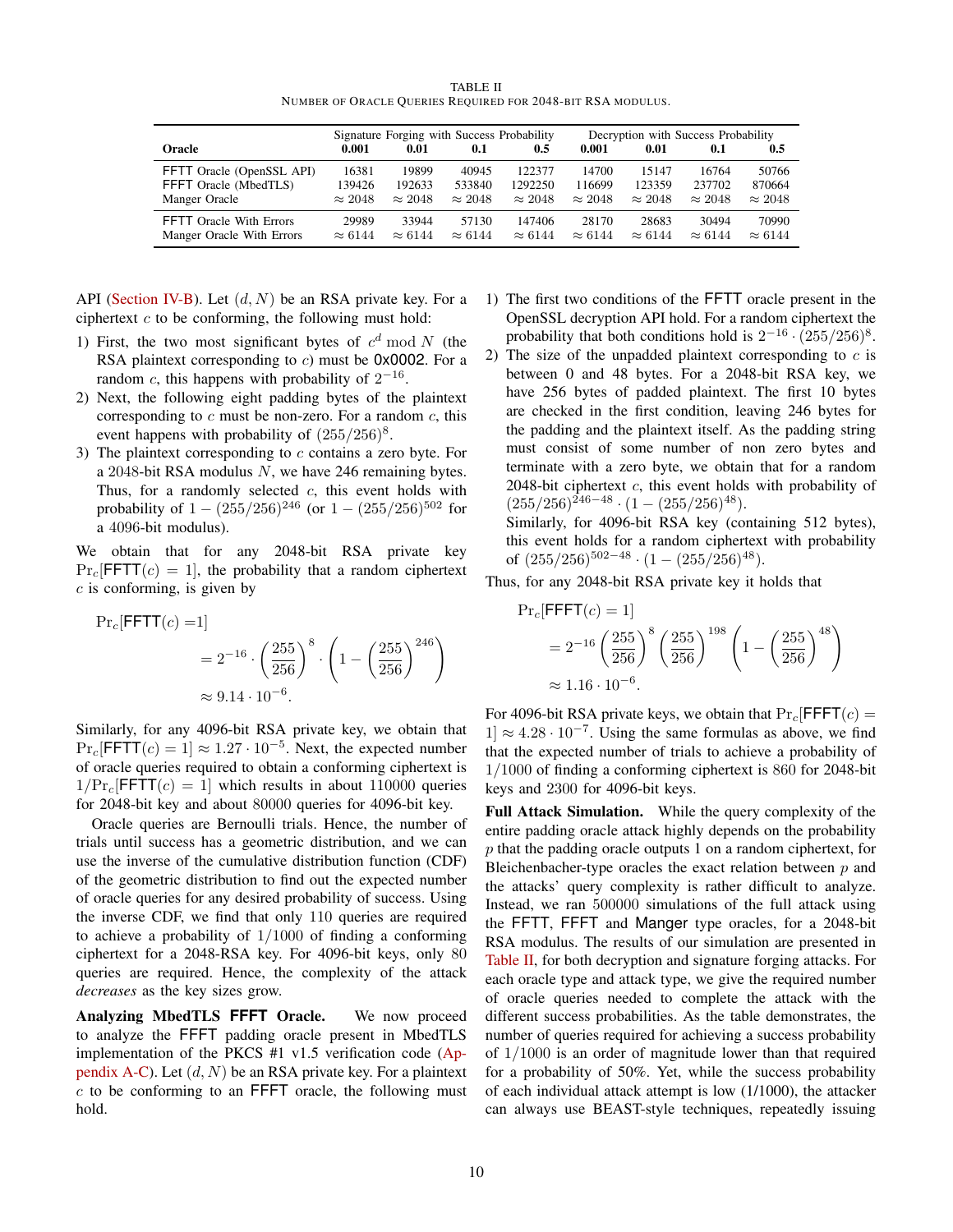TLS connections to the target website. As soon as a single connection attempt is broken, the attacker can decrypt the user's login token, compromising the account. Finally, we note that because each attack attempt has a low oracle query complexity, it is possible to complete the attempt below the 30 seconds timeout enforced by Chrome and Edge.

Analyzing the **Manger** Oracle. The Manger attack complexity is much simpler, having the number of queries required be approximately the length of the RSA modulus in bits with very low variance (i.e., a little over 2048 queries for 2048-bit keys and 4096 queries for 4096-bit keys [\[46\]](#page-13-10)).

#### <span id="page-10-0"></span>*B. Handling Oracle Errors*

So far, the analysis assumed a "perfect" oracle that always produces the correct answer. However, oracles obtained via microarchitectural attacks are rarely perfect, and often have errors in the answers. Oracle errors can be *false positives* (FP), where the oracle considers a non-conforming ciphertext to be conforming, or *false negatives* (FN), where the oracle returns non-conforming for a conforming ciphertext. In this section we present strategies for error recovery. See [Table II](#page-9-0) for a summary of the results.

Handling Errors in Manger Type Attack. As outlined in [Section II-D](#page-2-0) the Manger attack is sensitive to errors, and any oracle query error would result in the attack failing to break the target TLS connection. Thus, to obtain an error-free result we propose to repeat each oracle query several times, taking a majority vote in the result. We now proceed to analyze the exact number of repetitions required by this approach.

Assume we want a padding oracle attack to succeed with a low probability of  $p = 0.001$ . For a 2048-bit RSA modulus, we will require about 2048 queries to break the target connection. This means that we require  $(1 - \Pr[\text{error}])^{2048} > 0.001$  which yields Pr[error]  $< 1 - \sqrt[2048]{0.001} \approx 0.00337$ .

From the experimental results outlined in [Section V-B,](#page-7-2) we have that our side-channel-based Manger oracle has an error rate of 0.02 for both false positive and false negative errors. With each oracle request having a probability of 0.02 of being erroneous, the error is higher than the 0.00337 we require for limiting the failure rate to  $0.001$ . Assuming we make r oracle requests, for the majority to be incorrect, we need to have  $Pr[error] < \sum_{i=r/2+1}^{r} (0.02)^{i} \approx (0.02)^{r/2+1} < 0.00337,$ which yields  $r = 3$ . Thus, repeating each oracle request three times ensures that the overall error rate is small enough. Consequently, for the Manger oracle, we need a total of approximately  $3 \cdot 2048 = 6144$  oracle requests.

Handling Errors in Bleichenbacher-type Oracles. Bleichenbacher-type oracles repeatedly test ciphertexts until finding one whose plaintext is PKCS #1 v1.5 conforming. Consequently, false negative errors are not fatal for the attack. When a false negative error is encountered, the attack continues until another conforming ciphertext is found. Conversely, when the attack relies on a false positive, it will fail.

To better understand the total query complexity required for a side-channel based Bleichenbacher-type oracle, we simulated

the end-to-end attack using the false negative and false positive rates obtained in [Section V-A](#page-6-3) (i.e., we set  $Pr[FP] = 0.043$ and  $Pr[FN] = 0.011$ . Because the attack can tolerate false negative errors, we ignore the possibility of such errors and accept a non-conforming result as correct. However, when the oracle reports that a ciphertext is conforming, we need to be more careful. We issue a total of six queries with the same ciphertext, and require five or more of these queries to give a positive answer for us to accept the ciphertext as conforming. We note that this amount of repetitions was empirically chosen to minimize the attacks' total query complexity. Our simulation results [\(Table II\)](#page-9-0) show that the presence of errors at most doubles the number of queries required for the attack.

#### <span id="page-10-1"></span>VII. PARALLELIZING PADDING ORACLE ATTACKS

Large service providers often share the load of their web sites over multiple servers. To maintain the illusion of a single web site, all these servers share the same RSA key. In this section we exploit these servers to implement a parallel attack that further reduces the time to break the TLS secret.

Previous Works. Klíma et al. [\[41\]](#page-13-2) are the first to suggest the possibility of parallelizing the Bleichenbacher attack. Their work suggests a trivial speedup of Phase 2 of the attack [\(Section II-C\)](#page-1-0), in the case that the attacker finds multiple possible ranges. Böck et al.  $[12]$  $[12]$  also mention the possibility of using multiple servers to parallelize the attack. However, they do not present a concrete method of doing this. Nguyen [\[51\]](#page-14-20) shows how to replace the search in the Bleichenbacher attack with a lattice technique that the author claims to be more intuitive than the search. However, this lattice technique is not used for paralleilzation and is much less efficient than the technique we present in this work.

Limitations of Trivial Parallelization. A trivial method for parallelizing the Bleichenbacher attack is to concurrently send multiple queries with different values for  $s_i$  in each phase of the attack. When one of the ciphertexts is found to be conforming, the attacker can reduce the range and proceed with the next step. Another approach is to parallelize the multiple identical queries for error correction in Bleichenbacher and Manger attacks mentioned in [Section VI-B.](#page-10-0) The main drawback of these approaches is that both the Bleichenbacher and the Manger attacks require at least  $\log_2 N$  sequential queries.

Our Approach. In this paper we present a new approach that reduces the number of sequential queries we need to perform. In a nutshell, we perform multiple padding oracle attacks in parallel, each starting from a different initial blinding value. We do some range reduction for each of the parallel attacks, but stop short of completing any of them. We then use a lattice technique to combine the information we learn in each of the attacks and recover the key.

#### *A. Parallelization of the Manger Attack.*

Recall the Manger attack. After completing Phase 1 of the attack, at each step, we know that  $m \cdot s \mod N$  is inside the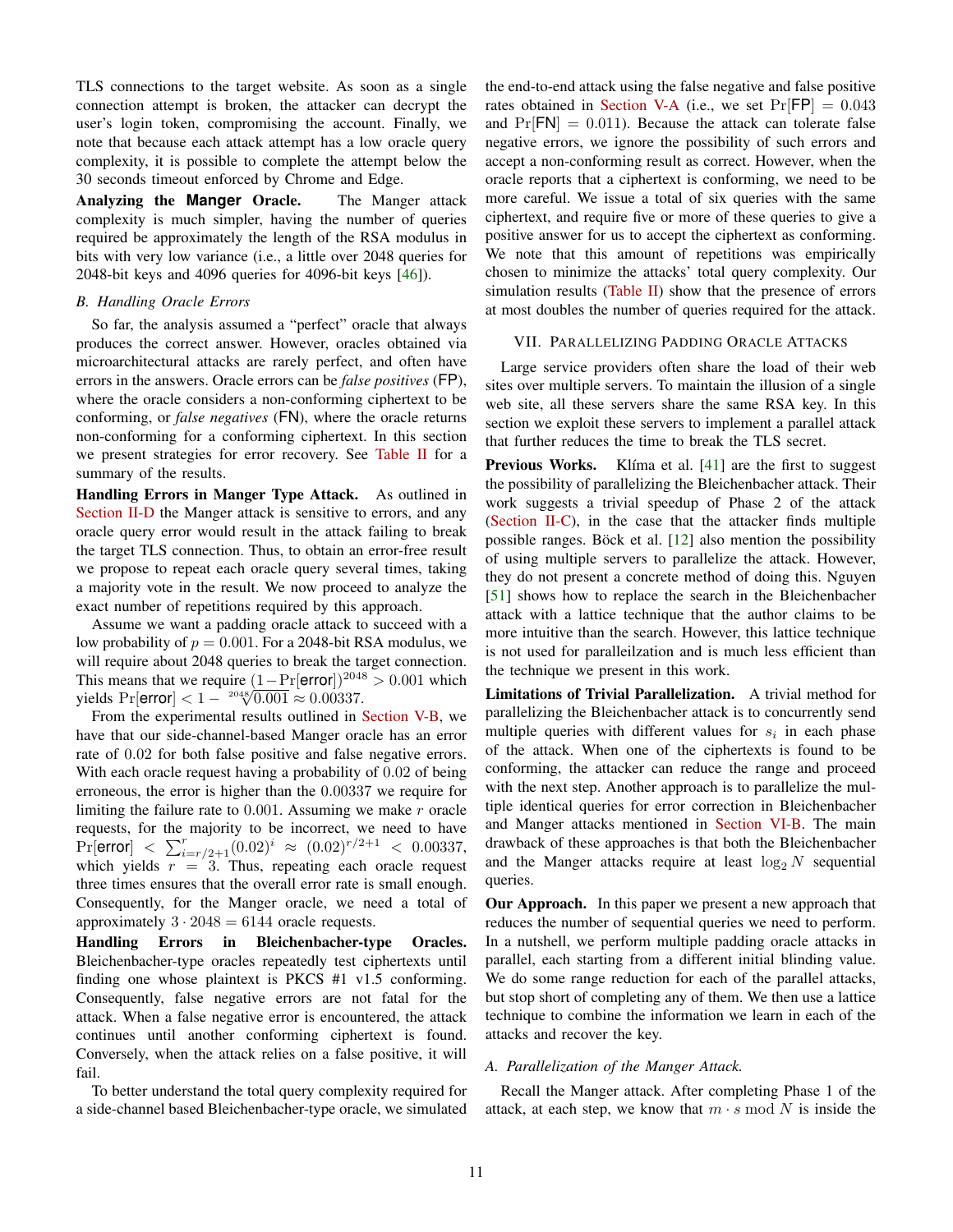interval  $[a, b]$ , where m is the unknown plaintext, s is the known blinding value,  $N$  is the RSA modulus, and the attack's goal is to decrease the size of the interval  $[a, b]$ . During each adaptive step of the attack, the size of the interval is reduced. When  $|[a, b]| = 1$ , we know that  $a = m \cdot s \mod N$ , and can recover the original plaintext by calculating  $m = a \cdot s^{-1}$  $mod\ N$ . If we can approximately halve the size of the interval in each step, we can complete the attack with  $\approx \log_2 N$ adaptive queries.

We now look at the scenario where we run  $k$  attacks in parallel, but only have time for  $i$  adaptive steps for each attack. Thus, for attack after  $i$  queries the interval of attack j is  $[a_j^i, b_j^i]$ . We note that this reduces the search space for m to the interval  $[a_j^i, b_j^i]$ , which, abusing information theory terminology, represents learning  $I_j^i = \log_2 N - \log_2 \left(b_j^i - a_j^i\right)$ bits of information on m. If after i adaptive queries  $\sum_{j=1}^{k} I_j^i$  $\log_2 N$  we can recover the value of m.

At this stage we have a set of equations of the form

$$
r_j^i = m \cdot s_j - a_j^i \mod N < 2^{\log_2(b_j^i - a_j^i)} \tag{1}
$$

We note that this set of equations is very similar to the hidden number problem [\[13\]](#page-13-32), and similar to past solutions to the hidden number problem [\[9,](#page-13-33) [13,](#page-13-32) [15,](#page-13-34) [29,](#page-13-35) [34,](#page-13-36) [52\]](#page-14-21), we use a lattice technique to solve our equations. Specifically, we form the lattice  $M^i$ 

$$
M^i = \begin{bmatrix} s_1 & s_2 & s_3 & \dots & s_k & 0 \\ N & 0 & 0 & \dots & 0 & 0 \\ 0 & N & 0 & \dots & 0 & 0 \\ 0 & 0 & N & \dots & 0 & 0 \\ \vdots & \vdots & \vdots & \ddots & \vdots & \vdots \\ 0 & 0 & 0 & \dots & N & 0 \\ a_1^i & a_2^i & a_3^i & \dots & a_k^i & N \cdot (k-1)/k \end{bmatrix}
$$

We note that, from [Equation 1,](#page-11-0) the vector

$$
R^{i} = (r_{1}^{i}, r_{2}^{i}, \dots, r_{k}^{i}, -N \cdot (k1)/k)
$$

is in the lattice, and assuming  $r_j^i < N \cdot (k-1)/k$  we get that  $R^i$  is a short vector in the lattice  $M^i$ . We can now use LLL [\[44\]](#page-13-37) to find a reduced basis for the lattice, and with high probability  $R<sup>i</sup>$  is the second vector in the reduced basis.<sup>[1](#page-11-1)</sup> We can now find m by calculating  $m = (r_1^i + a_1^i) \cdot s_1^{-1} \mod N$ Analyzing the Parallel Attack. We would like to analyze the trade-off between the number of adaptive queries and the number of parallel oracles. In the Manger attack the blinding phase requires on average 128 parallel queries, and gives us 8 bits of information on the plaintext. The next two phases (called steps 1 and 2 in the original paper) are harder to analyze, but experiments show that they usually require 40–100 adaptive queries and give us 8–12 extra bits of information. After that, each adaptive query gives us approximately one bit of information. For an RSA modulus of 2048 bits the original Manger attack without blinding requires  $\approx 2100$  adaptive queries and just one oracle (which requires negligible computation). On the other extreme we can try a fully parallelized attack using only the blinding phase. This will require approximately  $128 \cdot 256 = 32768$  parallel queries, that will result in 256 equations giving us 8 bits each. Recovering the plaintext will require us to reduce a relatively large lattice of dimension  $\approx 256$ , which requires a considerable amount of computation. A more efficient tradeoff is to run a moderate number of partial adaptive attacks in parallel.

Parallel Manger Attack Simulation. We ran a simulation to test the feasibility of performing a MitM on a TLS connection and a 2048 bits RSA with multiple parallel partial Manger attacks. We assume that we have 30 seconds before the TLS connection times out and that each TLS handshakes takes about 0.05 seconds (which is the actual time measured on a Core i7-7500U CPU @ 2.70GHz). We allow each of the parallel attacks to have 560 adaptive oracle queries, leaving two seconds for the lattice reduction and for finalizing the handshake. We simulate a parallel attack using five servers (The minimal number of servers required to fit at least 2048 queries in 30 seconds is four, but due to overheads we require at least five servers).

<span id="page-11-0"></span>We start by running the blinding phase in parallel until we get five valid blinding values. We then use our remaining queries to continue the five attacks in parallel. As before, we perform 500000 simulations of the attack, each simulation running five attacks in parallel. With probability 0.001 we get at least 438 bits of information from each of the five attacks, or a total of more than 2190 bits. This is more than the required number of bits to recover the plaintext. We successfully implemented and tested a proof of concept of the lattice reduction and were able to perform the plaintext recovery using the LLL algorithm in Sage [\[62\]](#page-14-22) with a negligible run time of less than 0.01 seconds (running on a Intel Corei7-4790 CPU @ 3.6GHz).

#### *B. Parallelization of the Bleichenbacher Attack.*

The Bleichenbacher attack can also be parallelized in the same way as we have shown for the Manger attack. We assume k parallel attacks. For each attack we start with a different blinding value, such that for attack number  $j$  we know that  $2B < s_j^0 < 3B - 1$ . After i adaptive queries we learn that  $a_i < s_j^{i'} < bi$ <sup>[2](#page-11-2)</sup>. Using this information we can recover the plaintext as we have done for the Manger attack.

Analyzing the Parallel Attack. As the Bleichenbacher attack has a much higher query complexity than the Manger attack, we will require a large number of servers to attack. However, if we have  $k$  servers, running  $k$  attacks in parallel is very inefficient, due to the high cost of the first blinding phase. Instead we use the fact that each adaptive step of the attack includes many queries that can be done in parallel. We start by using all servers for multiple parallel queries until we find a small number of blinded values (e.g. 5 as in the

<span id="page-11-1"></span><sup>&</sup>lt;sup>1</sup>The first row is zero as  $M<sup>i</sup>$  does not have full rank.

<span id="page-11-2"></span> $2$ With low probability we might have more than one possible domain, and in that case we can take the domain from one of the previous queries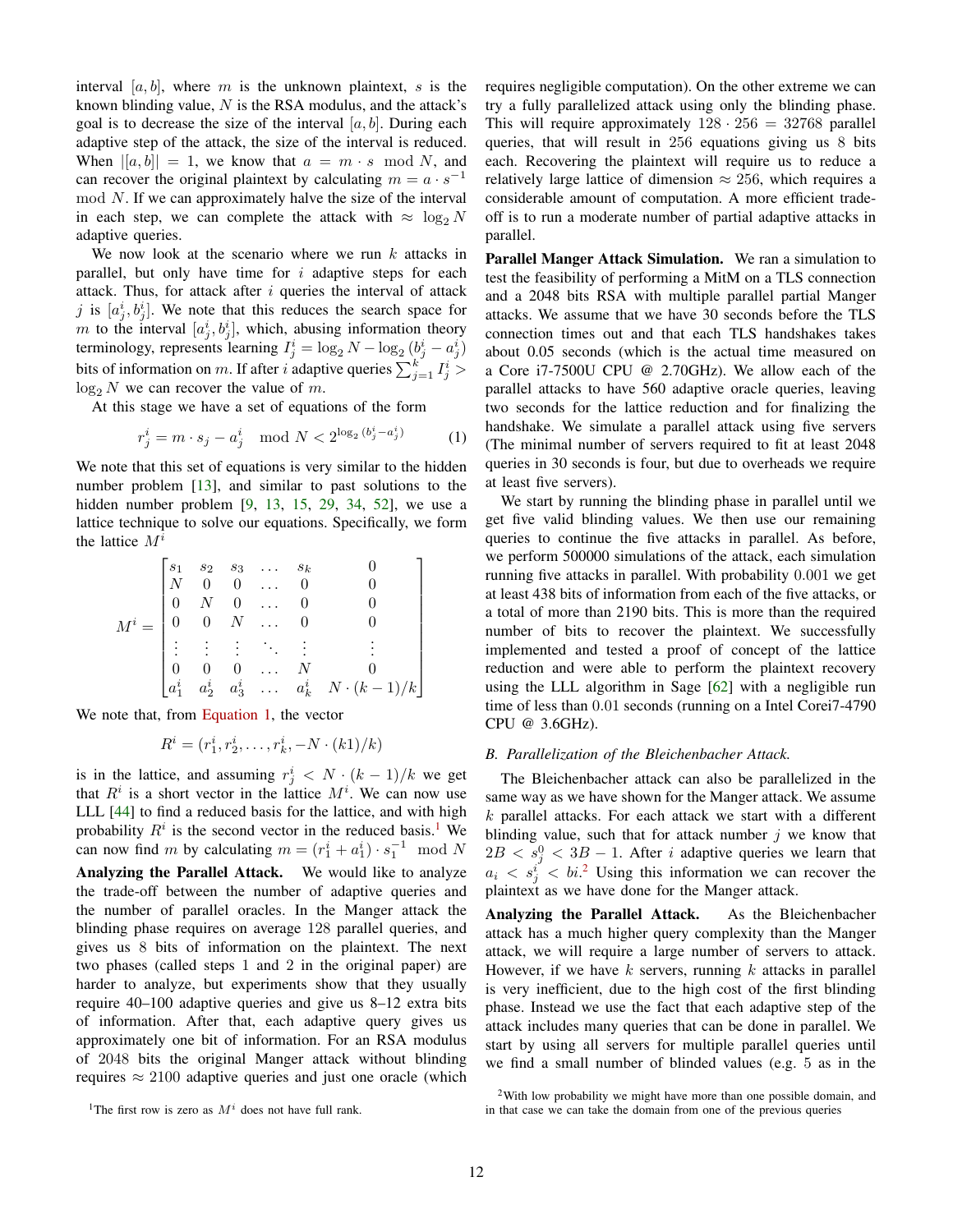Manger attack). We then split the  $k$  servers evenly between the blinded values to create multiple attacks. For each blinded value, multiple servers will be used to run the parallel queries required for each adaptive step.

# VIII. DISCUSSION AND CONCLUSIONS

In this work we have answered negatively the question "Are modern implementations of PKCS #1 v1.5 secure against padding oracle attacks?". The systemic re-discovery of Bleichenbacher's attack on RSA PKCS #1 v1.5 encryption over the last 20 years has shown that the mitigations requirements are unrealistic towards developers. Among the nine popular implementations we surveyed, only two successfuly survived our analysis. The insistence that protocols preserve this broken padding standard still have consequences today, reaching even the latest version of TLS 1.3 released in August 2018.

# *A. Recommendations for Mitigation*

As we have seen, implementing a completely secure and side channel free PKCS #1 v1.5-based RSA key exchange for TLS is not easy. We propose several approaches to reduce implementations' vulnerability to our attacks.

Deprecation of RSA Key Exchange. The safest countermeasure is to deprecated the RSA key exchange and switch to (Elliptic Curve) Diffie-Hellman key exchanges. This might be hard due to backward compatibility issues.

Certificate Separation. If RSA key exchange support is required, it should be done with a dedicated public key that does not allow signing. Similarly, to prevent downgrade attacks, support for multiple TLS versions should not reuse keys across versions. If multiple TLS servers are used, each server should use a different public key if possible to prevent parallelized attacks.

Constant-Time Code and Safe API. The decryption code should be constant-time, with no branching or memory accesses depending on the plaintext (e.g., as achieved in the BoringSSL and BearSSL code). A common problem across multiple implementations is that the expected plaintext size is not provided to the decryption function. Passing the expected plaintext size is safer because it facilitates constant-time implementations. Furthermore, we observe that side-channel leakage from code that uses the expected plaintext size results in weaker padding oracles that greatly increase the amount of time required for an attack.

Using Large RSA Keys. The minimal threshold for decryption using Bleichenbacher and Manger type attacks is  $\approx$  log N consecutive calls to the oracle. Larger keys (at least 2048 bits) take longer to attack and might make MitM attack less practical.

Handshake Timeouts. It is harder to do a MitM attack when the TLS handshake timeout is very short. Clients should use short TLS timeouts, and make sure they are resilient to any attack that can lengthen the timeout (such as the TLS warning alerts attack against Firefox [\[4\]](#page-12-5)).

Speed Limitation. As RSA key exchanges are only a small fraction of today's TLS traffic [\[1,](#page-12-0) [50\]](#page-14-4), limiting the speed of allowed RSA decryptions makes MitM attacks less practical.

Dedicated Hardware for Sensitive Cryptographic Code. Side channel attacks are extremely difficult to defend against. Critical and sensitive operations such as private key decryption should not be run on a hardware shared with other code if possible.

# *B. Future Work*

Timeouts in TLS Client. As we have seen in this work and previous works [\[4\]](#page-12-5), the possibility of doing some MitM attacks depends strongly on the amount of time the attacker has before the client gives up on the handshake. Clients that have long handshake timeouts (e.g. curl and git) or are vulnerable to a "timeout extension" attack (e.g. Firefox) put their users at risk. A systematic review of different client's timeouts configuration and their resilience to "timeout extension" attacks is required.

Keyless TLS Implementations. Many (often private) TLS implementations segregate private key operations from the protocol implementation by having a keyless server responding to signature and decryption requests from keyless clients. PKCS #1 v1.5 verification is not always done from the keyless server and decrypted ciphertexts of variable-length passed to the keyless clients can be passively observed from a privileged network position. A review of available implementations and standards (such as LURK [\[48\]](#page-14-23)) is needed.

# ACKNOWLEDGMENTS

The authors would like to thank Orr Dunkelman for his contribution, in particular for his insights about the parallelization of the attack using LLL.

This research was supported in part by Intel Corporation.

# **REFERENCES**

- <span id="page-12-0"></span>[1] "The ICSI Notary," [http://notary.icsi.berkeley.edu/](http://notary.icsi.berkeley.edu/#connection-cipher-details) [#connection-cipher-details.](http://notary.icsi.berkeley.edu/#connection-cipher-details)
- <span id="page-12-2"></span>[2] O. Aciic mez, "Yet another microarchitectural attack: Exploiting I-Cache," in *CSAW*, 2007.
- <span id="page-12-3"></span>[3] O. Aciicmez, S. Gueron, and J. Seifert, "New branch prediction vulnerabilities in OpenSSL and necessary software countermeasures," in *IMA Int. Conf.*, 2007.
- <span id="page-12-5"></span>[4] D. Adrian, K. Bhargavan, Z. Durumeric, P. Gaudry, M. Green, J. A. Halderman, N. Heninger, D. Springall, E. Thomé, L. Valenta, B. VanderSloot, E. Wustrow, S. Z. Béguelin, and P. Zimmermann, "Imperfect forward secrecy: How Diffie-Hellman fails in practice," in *CCS*, 2015.
- <span id="page-12-1"></span>[5] N. J. AlFardan and K. G. Paterson, "Lucky thirteen: Breaking the TLS and DTLS record protocols," in *IEEE SP*, 2013, pp. 526–540.
- <span id="page-12-4"></span>[6] T. Allan, B. B. Brumley, K. E. Falkner, J. van de Pol, and Y. Yarom, "Amplifying side channels through performance degradation," in *ACSAC*, 2016.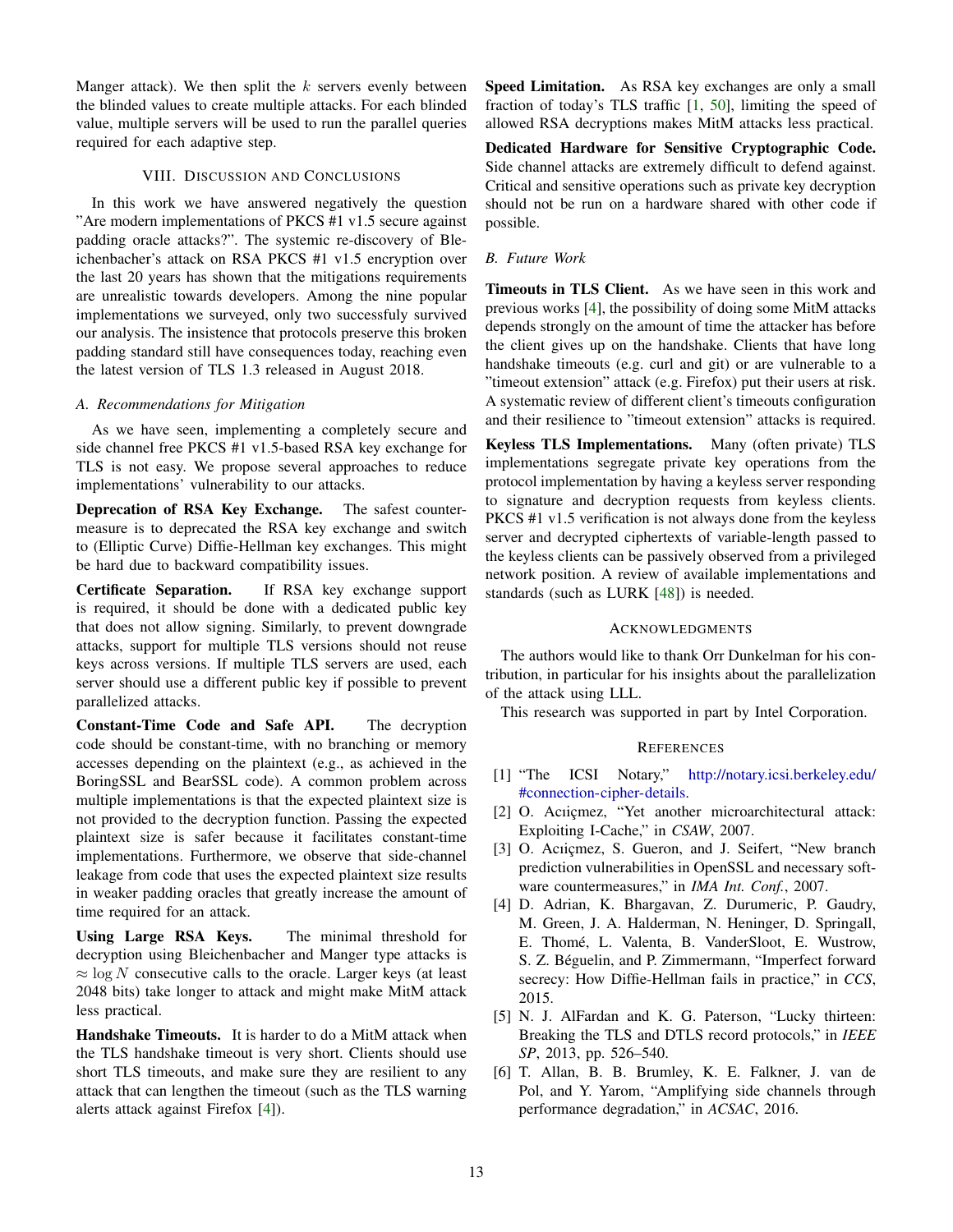- <span id="page-13-9"></span>[7] R. Bardou, R. Focardi, Y. Kawamoto, L. Simionato, G. Steel, and J. Tsay, "Efficient padding oracle attacks on cryptographic hardware," in *CRYPTO*, 2012.
- <span id="page-13-11"></span>[8] M. Ben-Or, B. Chor, and A. Shamir, "On the cryptographic security of single RSA bits," in *STOC*, 1983.
- <span id="page-13-33"></span>[9] N. Benger, J. van de Pol, N. P. Smart, and Y. Yarom, ""Ooh aah... just a little bit" : A small amount of side channel can go a long way," in *CHES*, 2014.
- <span id="page-13-13"></span>[10] D. J. Bernstein, "Cache-timing attacks on AES," 2005.
- <span id="page-13-0"></span>[11] D. Bleichenbacher, "Chosen ciphertext attacks against protocols based on the RSA encryption standard PKCS #1," in *CRYPTO*, 1998.
- <span id="page-13-1"></span>[12] H. Böck, J. Somorovsky, and C. Young, "Return of Bleichenbacher's oracle threat (ROBOT)," in *USENIX Security*, 2018.
- <span id="page-13-32"></span>[13] D. Boneh and R. Venkatesan, "Hardness of computing the most significant bits of secret keys in Diffie-Hellman and related schemes," in *CRYPTO*, 1996.
- <span id="page-13-18"></span>[14] F. Brasser, U. Müller, A. Dmitrienko, K. Kostiainen, S. Capkun, and A. Sadeghi, "Software grand exposure: SGX cache attacks are practical," in *WOOT*, 2017.
- <span id="page-13-34"></span>[15] B. B. Brumley and N. Tuveri, "Remote timing attacks are still practical," in *ESORICS*, 2011.
- <span id="page-13-38"></span>[16] J. V. Bulck, F. Piessens, and R. Strackx, "SGX-Step: A practical attack framework for precise enclave execution control," in *SysTEX@SOSP*, 2017.
- <span id="page-13-39"></span>[17] ——, "Nemesis: Studying microarchitectural timing leaks in rudimentary CPU interrupt logic," in *CCS*, 2018.
- <span id="page-13-29"></span>[18] S. Checkoway, J. Maskiewicz, C. Garman, J. Fried, S. Cohney, M. Green, N. Heninger, R.-P. Weinmann, E. Rescorla, and H. Shacham, "A systematic analysis of the Juniper Dual EC incident," in *CCS*, 2016.
- <span id="page-13-6"></span>[19] T. Dierks and C. Allen, "The TLS Protocol Version 1.0," RFC 2246, Jan. 1999.
- <span id="page-13-7"></span>[20] T. Dierks and E. Rescorla, "The Transport Layer Security (TLS) Protocol Version 1.1," RFC 4346, Apr. 2006.
- <span id="page-13-8"></span>[21] ——, "The Transport Layer Security (TLS) Protocol Version 1.2," RFC 5246, Aug. 2008.
- <span id="page-13-20"></span>[22] C. Disselkoen, D. Kohlbrenner, L. Porter, and D. M. Tullsen, "Prime+Abort: A timer-free high-precision L3 cache attack using intel TSX," in *USENIX Security*, 2017.
- <span id="page-13-4"></span>[23] T. Duong and J. Rizzo, "Here come the  $\oplus$  ninjas," 2011.
- <span id="page-13-21"></span>[24] D. Evtyushkin, D. Ponomarev, and N. B. Abu-Ghazaleh, "Understanding and mitigating covert channels through branch predictors," *TACO*, vol. 13, no. 1, 2016.
- <span id="page-13-22"></span>[25] D. Evtyushkin, D. V. Ponomarev, and N. B. Abu-Ghazaleh, "Jump over ASLR: attacking branch predictors to bypass ASLR," in *MICRO*, 2016.
- <span id="page-13-23"></span>[26] D. Evtyushkin, R. Riley, N. B. Abu-Ghazaleh, and D. Ponomarev, "BranchScope: A new side-channel attack on directional branch predictor," in *ASPLOS*, 2018.
- <span id="page-13-12"></span>[27] Q. Ge, Y. Yarom, D. Cock, and G. Heiser, "A survey of microarchitectural timing attacks and countermeasures on contemporary hardware," *J. Cryptographic Engineering*, vol. 8, no. 1, 2018.
- <span id="page-13-27"></span>[28] Q. Ge, Y. Yarom, and G. Heiser, "No security without

time protection: We need a new hardware-software contract," in *APSys*, Aug. 2018.

- <span id="page-13-35"></span>[29] D. Genkin, L. Pachmanov, I. Pipman, E. Tromer, and Y. Yarom, "ECDSA key extraction from mobile devices via nonintrusive physical side channels," in *CCS*, 2016.
- <span id="page-13-30"></span>[30] D. Genkin, L. Valenta, and Y. Yarom, "May the fourth be with you: A microarchitectural side channel attack on several real-world applications of Curve25519," in *CCS*, 2017.
- <span id="page-13-14"></span>[31] D. Genkin, L. Pachmanov, E. Tromer, and Y. Yarom, "Drive-by key-extraction cache attacks from portable code," in *ACNS*, 2018.
- <span id="page-13-17"></span>[32] D. Gruss, R. Spreitzer, and S. Mangard, "Cache template attacks: Automating attacks on inclusive last-level caches," in *USENIX Security*, 2015.
- <span id="page-13-19"></span>[33] D. Gruss, C. Maurice, K. Wagner, and S. Mangard, "Flush+Flush: A fast and stealthy cache attack," in *DIMVA*, 2016.
- <span id="page-13-36"></span>[34] N. Howgrave-Graham and N. P. Smart, "Lattice attacks" on digital signature schemes," *Des. Codes Cryptography*, vol. 23, no. 3, 2001.
- <span id="page-13-28"></span>[35] M. S. Inci, B. Gülmezoglu, G. Irazoqui, T. Eisenbarth, and B. Sunar, "Cache attacks enable bulk key recovery on the cloud," in *CHES*, 2016.
- <span id="page-13-26"></span>[36] Intel, "Speculative execution side channel mitigations," May 2018.
- <span id="page-13-15"></span>[37] G. Irazoqui, T. Eisenbarth, and B. Sunar, "S\$A: A shared cache attack that works across cores and defies VM sandboxing - and its application to AES," in *IEEE SP*, 2015, pp. 591–604.
- <span id="page-13-5"></span>[38] G. Irazoqui, M. S. Inci, T. Eisenbarth, and B. Sunar, "Lucky 13 strikes back," in *ASIA CCS*, 2015.
- <span id="page-13-3"></span>[39] T. Jager, S. Schinzel, and J. Somorovsky, "Bleichenbacher's attack strikes again: Breaking PKCS#1 v1.5 in XML encryption," in *ESORICS*, 2012.
- <span id="page-13-31"></span>[40] T. Jager, J. Schwenk, and J. Somorovsky, "On the security of TLS 1.3 and QUIC against weaknesses in PKCS#1 v1.5 encryption," in *CCS*, 2015.
- <span id="page-13-2"></span>[41] V. Klíma, O. Pokorný, and T. Rosa, "Attacking RSAbased sessions in SSL/TLS," in *CHES*, 2003.
- <span id="page-13-25"></span>[42] P. Kocher, J. Horn, A. Fogh, D. Genkin, D. Gruss, W. Haas, M. Haburg, M. Lipp, S. Mangard, T. Prescher, M. Schwartz, and Y. Yarom, "Spectre attacks: Exploiting speculative execution," in *IEEE SP*, 2019.
- <span id="page-13-24"></span>[43] S. Lee, M. Shih, P. Gera, T. Kim, H. Kim, and M. Peinado, "Inferring fine-grained control flow inside SGX enclaves with branch shadowing," in *USENIX Security*, 2017.
- <span id="page-13-37"></span>[44] A. K. Lenstra, H. W. Lenstra, and L. Lovász, "Factoring polynomials with rational coefficients," *Mathematische Annalen*, vol. 261, no. 4, 1982.
- <span id="page-13-16"></span>[45] F. Liu, Y. Yarom, Q. Ge, G. Heiser, and R. B. Lee, "Lastlevel cache side-channel attacks are practical," in *IEEE SP*, 2015.
- <span id="page-13-10"></span>[46] J. Manger, "A chosen ciphertext attack on RSA optimal asymmetric encryption padding (OAEP) as standardized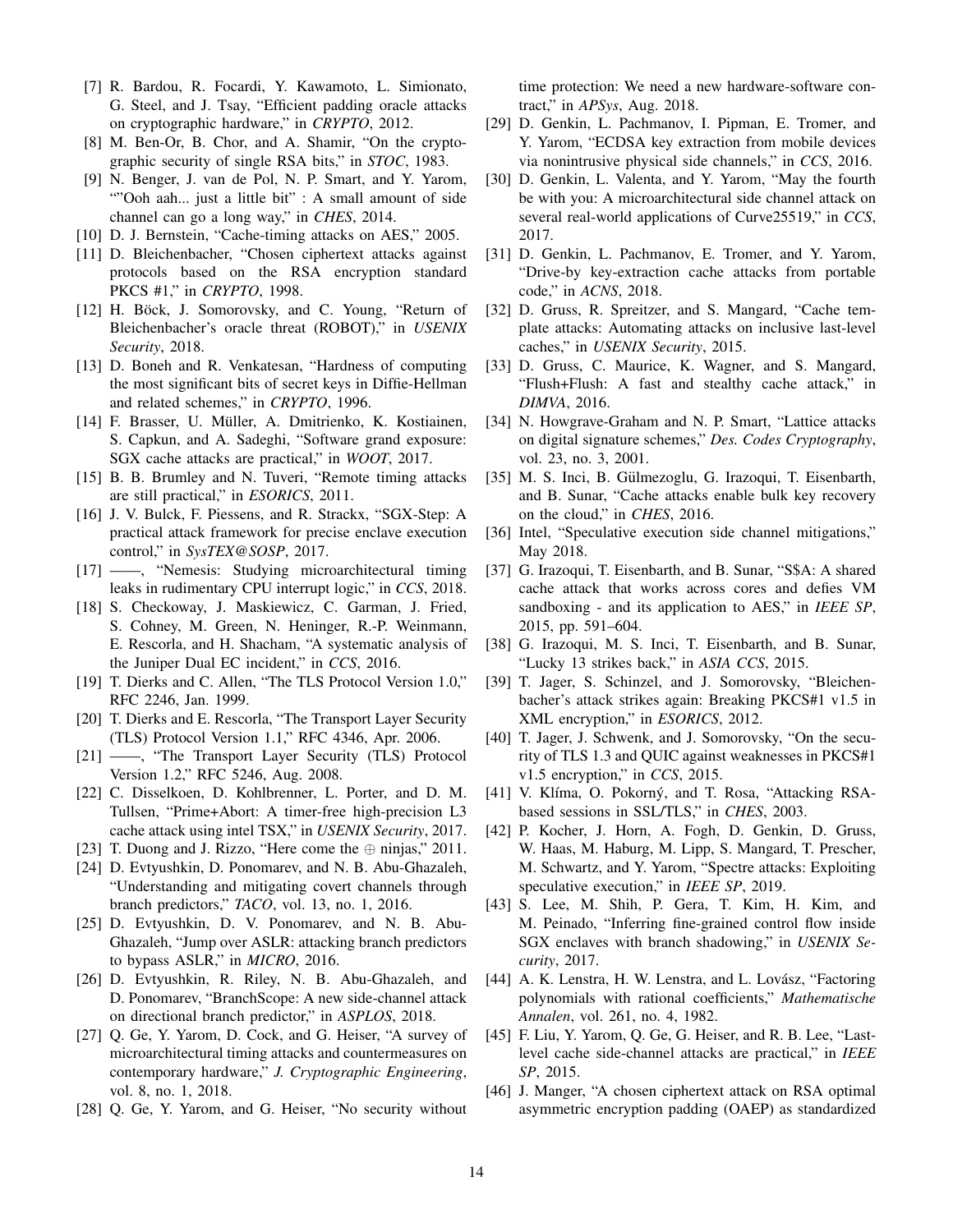in PKCS #1 v2.0," in *CRYPTO*, 2001.

- <span id="page-14-2"></span>[47] C. Meyer, J. Somorovsky, E. Weiss, J. Schwenk, S. Schinzel, and E. Tews, "Revisiting SSL/TLS implementations: New Bleichenbacher side channels and attacks," in *USENIX Security*, 2014.
- <span id="page-14-23"></span>[48] D. Migault and I. Boureanu, "LURK extension version 1 for (D)TLS 1.2 authentication," IETF, Internet-Draft draft-mglt-lurk-tls12-01, 2018.
- <span id="page-14-25"></span>[49] A. Moghimi, G. Irazoqui, and T. Eisenbarth, "CacheZoom: How SGX amplifies the power of cache attacks," in *CHES*, 2017.
- <span id="page-14-4"></span>[50] Mozilla, "SSL handshake key exchange algorithm for full handshake," [https://mzl.la/2BQjcMO.](https://mzl.la/2BQjcMO)
- <span id="page-14-20"></span>[51] P. Q. Nguyen, *Public-Key Cryptanalysis*, ser. Contemporary Mathematics. AMS–RSME, 2009, vol. 477.
- <span id="page-14-21"></span>[52] P. Q. Nguyen and I. E. Shparlinski, "The insecurity of the Digital Signature Algorithm with partially known nonces," *J. Cryptology*, vol. 15, no. 3, 2002.
- <span id="page-14-16"></span>[53] OpenSSL, "RSA\_public\_encrypt," [https://www.openssl.](https://www.openssl.org/docs/man1.0.2/crypto/RSA_private_decrypt.html) [org/docs/man1.0.2/crypto/RSA](https://www.openssl.org/docs/man1.0.2/crypto/RSA_private_decrypt.html) private decrypt.html.
- <span id="page-14-11"></span>[54] Y. Oren, V. P. Kemerlis, S. Sethumadhavan, and A. D. Keromytis, "The spy in the sandbox: Practical cache attacks in JavaScript and their implications," in *CCS*, 2015.
- <span id="page-14-7"></span>[55] D. A. Osvik, A. Shamir, and E. Tromer, "Cache attacks and countermeasures: The case of AES," in *CT-RSA*, 2006.
- <span id="page-14-8"></span>[56] C. Percival, "Cache missing for fun and profit," in *Proceedings of BSDCan*, 2005.
- <span id="page-14-14"></span>[57] T. Ristenpart, E. Tromer, H. Shacham, and S. Savage, "Hey, you, get off of my cloud: exploring information leakage in third-party compute clouds," in *CCS*, 2009.
- <span id="page-14-1"></span>[58] R. L. Rivest, A. Shamir, and L. M. Adleman, "A method for obtaining digital signatures and public-key cryptosystems," *Commun. ACM*, vol. 21, no. 2, 1978.
- <span id="page-14-6"></span>[59] E. Ronen, K. G. Paterson, and A. Shamir, "Pseudo constant time implementations of TLS are only pseudo secure," in *CCS*, 2018.
- <span id="page-14-0"></span>[60] *PKCS #1 v2.2: RSA Cryptography Standard*, RSA Laboratories, 2012.
- <span id="page-14-18"></span>[61] S. Schmidt, "Introducing s2n, a new open source tls implementation," 2015.
- <span id="page-14-22"></span>[62] The Sage Developers, *SageMath, the Sage Mathematics Software System (Version 8.3)*, [www.sagemath.org,](www.sagemath.org) 2018.
- <span id="page-14-9"></span>[63] Y. Tsunoo, T. Saito, T. Suzaki, M. Shigeri, and H. Miyauchi, "Cryptanalysis of DES implemented on computers with cache," in *CHES*, 2003.
- <span id="page-14-17"></span>[64] Y. Xiao, M. Li, S. Chen, and Y. Zhang, "STACCO: differentially analyzing side-channel traces for detecting SSL/TLS vulnerabilities in secure enclaves," in *CCS*, 2017.
- <span id="page-14-12"></span>[65] M. Yan, C. W. Fletcher, and J. Torrellas, "Cache telepathy: Leveraging shared resource attacks to learn DNN architectures," *CoRR*, vol. abs/1808.04761, 2018.
- <span id="page-14-19"></span>[66] Y. Yarom, "Mastik: A micro-architectural side-channel toolkit," cs.adelaide.edu.au/<sup>∼</sup>[yval/Mastik/Mastik.pdf,](cs.adelaide.edu.au/~yval/Mastik/Mastik.pdf)

<span id="page-14-24"></span><sup>1</sup> **int** BN2binpad((**bn**, **to**)){ <sup>2</sup> //**bn** is big number (storing the RSA plaintext) <sup>3</sup> //**to** is the output buffer <sup>4</sup> //**BN\_BYTES** is the number of bytes in each **bn** word 5 <sup>6</sup> i = BN\_num\_bytes(**bn**); tolen=i <sup>8</sup> // Padding code removed for brevity <sup>9</sup> **while** (i--) { <sup>10</sup> l = **bn**[i / **BN\_BYTES**]; <sup>11</sup> \*(**to**++) = (**unsigned char**) <sup>12</sup> ( l>> (8 \* (i % **BN\_BYTES**))) & 0xff; <sup>13</sup> } <sup>14</sup> **return** tolen; <sup>15</sup> }

Listing 5. Pseudocode of big number serialization functions

2017.

- <span id="page-14-10"></span>[67] Y. Yarom and K. Falkner, "FLUSH+RELOAD: A high resolution, low noise, L3 cache side-channel attack," in *USENIX Security*, 2014.
- <span id="page-14-13"></span>[68] X. Zhang, Y. Xiao, and Y. Zhang, "Return-oriented Flush-Reload side channels on ARM and their implications for Android devices," in *CCS*, 2016.
- <span id="page-14-3"></span>[69] Y. Zhang, A. Juels, M. K. Reiter, and T. Ristenpart, "Cross-tenant side-channel attacks in PaaS clouds," in *CCS*, 2014.

# <span id="page-14-15"></span>APPENDIX A VULNERABILITIES DESCRIPTION

#### <span id="page-14-5"></span>*A. OpenSSL TLS Implementation*

Perhaps aware of the side channel issues in its RSA decryption API, OpenSSL does not use the code described in [Section IV-B](#page-5-0) for its own TLS implementation. Instead, OpenSSL reimplemented the RSA PKCS #1 v1.5 padding verification as part of its TLS protocol code. This constant time implementation does not appear to be vulnerable to a cachebased padding oracle attack. However, OpenSSL's code does contain two side channel vulnerabilities. One vulnerability has been described in [Section IV-A](#page-4-0) and the other is presented here. We note that OpenSSL replaced the vulnerable code in both locations with constant-time implementations independently of our disclosure.

Leaky Data Conversation. As mentioned in [Section IV,](#page-4-2) the big numbers representing the RSA ciphertext and plaintext are typically saved as an array of 32-bit words, while the result of the PKCS #1 v1.5 padding is an array of bytes. To convert the data from one representation to the other, OpenSSL uses a serialization function which takes as input a big number and serializes it into a byte array (where index 0 is the most significant byte). To avoid creating a padding oracle, it is important that the serialization function be written in a constant-time manner, and not leak the length of the RSA plaintext during the serialization process.

The pseudocode of OpenSSL's serialization function is presented in [Listing 5.](#page-14-24) Notice the while loop in Line 9, which performs as many iterations as the number of nonzero bytes of the RSA plaintext, resulting in a Manger-type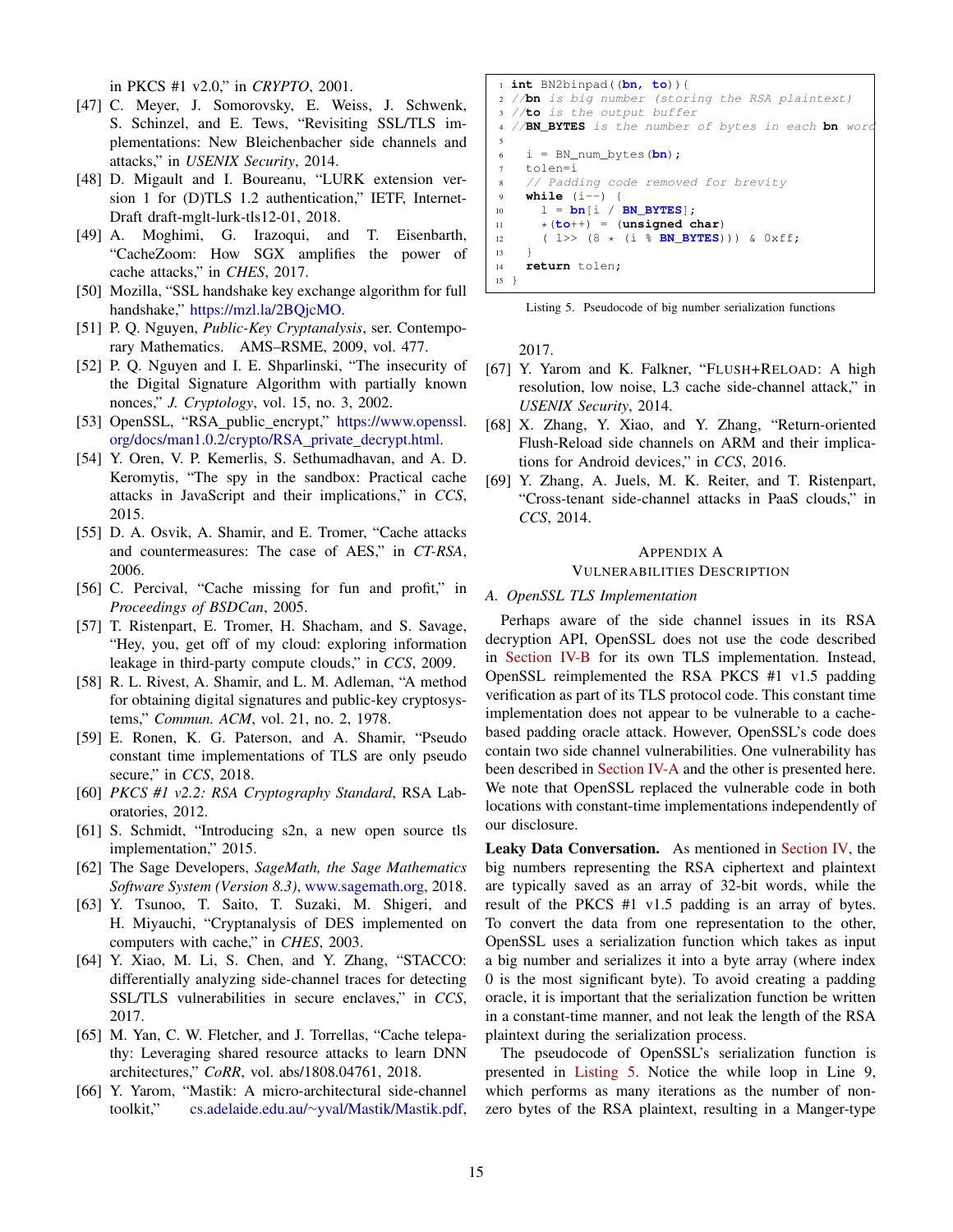padding oracle. Traditionally, mounting such precise microarchitectural attacks is difficult, as a single loop iteration takes less time than the channel's temporal resolution. However, recent works [\[16,](#page-13-38) [17,](#page-13-39) [49\]](#page-14-25) have shown that mounting high precision side channel attacks is possible in the case of trusted execution environments (e.g., Intel SGX), often with cycleaccurate resolution.

# <span id="page-15-0"></span>*B. Amazon s2n*

S2n is Amazon's implementation of the TLS protocol, used as part of Amazon Web Services. It simplifies the OpenSSL TLS implementation, removing uncommon and deprecated TLS configurations. The implementation of RSA decryption [\(Listing 6\)](#page-16-0) invokes the OpenSSL RSA private decrypt API function to process and remove the PKCS #1 v1.5 padding (Line 6). We have already discussed the weakness due to the use of the OpenSSL function [\(Section IV-B\)](#page-5-0). We now discuss another vulnerability in the s2n code.

Leaky PKCS #1 v1.5 Verification. In case the decryption and PKCS #1 v1.5 verification succeeds and the output is of the expected length, s2n copies the data to the output array (Line 7). Moreover, the decision of whether to copy and the copy itself is done in constant time to avoid leaking the result of the result of the PKCS #1 v1.5 unpadding.

However, the s2n API relies on the error status returned from OpenSSL to identify padding failures or mis-formatted output. Thus, s2n uses an if macro, which compiles to a conditional branch (see Line 8), which yields an FFFT oracle.

# <span id="page-15-1"></span>*C. MbedTLS*

MbedTLS aims at providing a portable, easy to use and to read implementation of the TLS protocol and is designed primerly to be used in low powered embedded devices. We have identified vulnerabilities in both the data conversion and the PKCS #1 v1.5 verification stages of the mbedTLS implementation which we now describe.

Leaky PKCS #1 v1.5 Verification. [Listing 7](#page-16-1) shows the relevant parts of the mbedTLS PKCS #1 v1.5 verification For brevity we omit the padding format and plaintext length validation, which execute in constant-time. The rest of the code, however uses conditional branches to handle padding validation failures (Lines 7–10) and incorrect plaintext length (Lines 12–15). Thus, despite the constant-time validation, the following form of oracles are still exposed.

- Potentially Leaky Comparison. First, the comparison in Line 6 may be implemented using conditional statements, which would leak via branch prediction. This does not happen in our test environment, where the comparison is implemented using a conditional set instruction, which to the best of our knowledge executes in constant-time. However without a guarantee that the compiler will use a constant-time implementation there is a potential for a leak in other environments.
- Length Dependant Branches. Both if statements in Lines 7 and 12 can be exploited for a branch prediction attack. The

former allows a FFTT Bleichenbacher oracle and the latter allows an FFFT oracle variant. In fact, the oracle is slightly stronger than a standard FFFT oracle because the test is one sided, i.e. it only checks for maximum size instead of checking for exact size.

• Length Dependant Early Termination. Finally, due to early termination on bad inputs, the code that copies to the output (Line 18) is only executed if the plaintext is PKCS #1 v1.5 conforming. Thus we can implement an FFFT oracle via an instruction cache attack, monitoring either the call to memcpy or the code of memcpy itself.

Leaky Data Conversion. The last step in the implementation of RSA decryption in mbedTLS is to copy the plaintext to the output. As discussed in [Section IV,](#page-4-2) there is no a-priory method for determining the plaintext's length, and applications can only determine the length after decryption. To determine the length, mbedTLS scans the words that represent the plaintext from the most significant to the least significant, looking for a non-zero word. In a padding oracle attack, this is very likely to be the first word of the plaintext. MbeTLS then scans the bits of the word to find the most significant non-zero bit. This scan, shown in [Listing 8,](#page-16-2) loops over the bits, from the most significant to the least significant (Line 7), checking for a nonzero bit (Line 8). An adversary that can count the number of iterations executed can learn the leading number of zero bits, which can be used for a Manger type oracle. As in [Appendix A-A,](#page-14-5) such attacks are unfesible for unprivileged adversaries, but can be performed by a root adversary attacking a code running in trusted execution environment (e.g., Intel SGX). Finally, we note that the adversary only needs to determine whether the loop body gets executed for implementing an Interval oracle (see [Section II-E\)](#page-2-1).

# *D. Mozilla NSS*

Mozilla's Network Security Services (NSS) library is the cryptographic engine often used in applications developed by the Mozilla project. NSS implements countermeasures for padding oracle attacks, however, the TLS code ignores the possibility of leakage through microarchitectural channels Consequently, the TLS implementation exposes padding oracle in each of the three stages of handling PKCS #1 v1.5 padding.

Leaky Data Conversion. [Listing 9](#page-16-3) shows a leak in the data conversion stage. The code is the start of the function mp to\_fixlen\_octets, which converts a large number into a fixedlength byte array. The function first determines the number of bytes required for storing the number (Line 8). Next, it zero-pads the output byte array, so that the final output is exatly length bytes (Lines 10–12). Finally, it converts the large number m from its little-endian representation to a big-endian byte array representation (omitted for brevity).

Unfortunately, mp to fixlen octets does not perform the padding in constant time, thus leaking the number of leading zeros in the RSA decrypted plaintext to an adversary that can count (via the cache side channel) the number of iterations in the loop in Lines 10–12. Furthermore, a branch prediction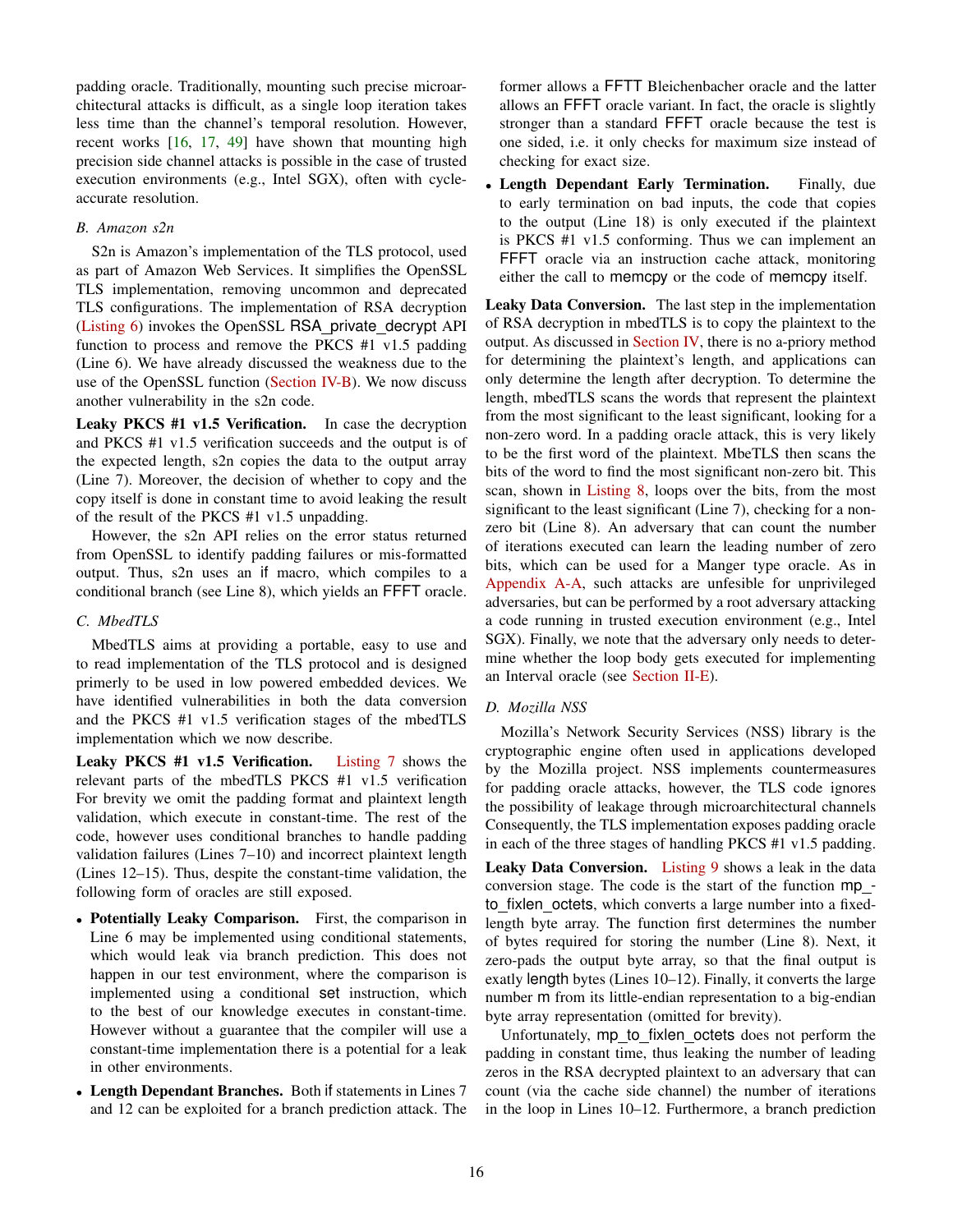```
1 int s2n_rsa_decrypt(priv, in, out){
2 unsigned char intermediate[4096];
3 const s2n_rsa_private_key *key = &priv->key.rsa_key;
   4 S2N_ERROR_IF(s2n_rsa_private_encrypted_size(key) > sizeof(intermediate), S2N_ERR_NOMEM);
5 S2N_ERROR_IF(out->size > sizeof(intermediate), S2N_ERR_NOMEM);
   int r = RSA_private_decrypt(in->size, in->data, intermediate, key->rsa, RSA_PKCS1_PADDING);
7 GUARD(s2n_constant_time_copy_or_dont(out->data, intermediate, out->size, r != out->size));
8 S2N_ERROR_IF(r != out->size, S2N_ERR_SIZE_MISMATCH);
9 return 0;
```
}

Listing 6. Pseudocode of Amazon s2n's wrap for OpenSSL's API

```
1 int mbedtls_rsa_rsaes_pkcs1_v15_decrypt(
2 ilen, olen, input, output, output_max_len) {
 \overline{\mathbf{3}} ...
4 //Omited code checks for valid padding and
       length of decrypted plaintext
 5
6 bad | = (pad_count < 8);
7 if( bad ){
8 ret = MBEDTLS_ERR_RSA_INVALID_PADDING;
9 goto cleanup;
10 }
11
12 if( ilen - ( p - buf ) > output max len ){
13 ret = MBEDTLS_ERR_RSA_OUTPUT_TOO_LARGE;
14 goto cleanup;
15 }
16
17 \timesolen = ilen - (p - buf);<br>18 memcpy( output, p, \starolen
    18 memcpy( output, p, *olen );
19 ret = 0;
2021 cleanup:
22 mbedtls_zeroize( buf, sizeof( buf ) );
23 return( ret );
24 }
```
Listing 7. MbedTLS's unpadding function

```
1 size_t mbedtls_clz( x ){
2 // x is the RSA decrypted plaintext
3 // biL is the number of bits in limb (typ. 64)
4 size_t j;
5 mask = 1 \ll (biL - 1);
6
7 for( j = 0; j < biL; j++ ){
8 if( x & mask ) break;
9 mask >>= 1;
10 }
11 return j;
12 }
```
Listing 8. MbedTLS's bit length checking function function

attack can determine whether the body of the loop executed, allowing a Manger-type oracle.

Leaky PKCS #1 v1.5 Verification. We now describe the leaks from the PKCS #1 v1.5 verification code in NSS [\(Listing 10\)](#page-16-4). The code performs a textbook verification of the PKCS #1 v1.5 format, e.g. Lines 10 and 11 check the values of the first two bytes in the message.

Unfortunately, the code in [Listing 10](#page-16-4) terminates early in case of verification failure. Thus, using a branch prediction attack to monitor any of the if statements in the code yields an TTTT-type padding oracle. Moreover, in case that the checks in Lines 10 and 11 are compiled into two differnet branches this can allow for a Manger type Oracle. Furthermore, as

```
1 mp_to_fixlen_octets(mp, str, length)
2 {
3 // mp is a number encoded in little endian
4 // str is an array of length bytes containing
5 // a big endian encoding of mp
6 int ix, pos = 0;
7 unsigned int bytes;
8 bytes = mp_unsigned_octet_size(mp);
9 /* place any needed leading zeros */
10 for (; length > bytes; --length) {
11 \star str++ = 0;<br>12 }
     \rightarrow13 \ldots /* code for convering a little-endian large<br>14 * number mp into a big-endian fixed-length
14 * number mp into a big-endian fixed-length<br>15 * byte array str (omitted for brevity) \star/
          15 * byte array str (omitted for brevity) */
16 }
```
Listing 9. Data Conversion in NSS

```
1 RSA_DecryptBlock(key, output, outputLen,
2 maxOutputLen, input, inputLen)
3 {
4 ...
5 rv = RSA_PrivateKeyOp(key, buffer, input);
6 if (rv != SECSuccess)
7 goto loser;
8
9 /* XXX(rsleevi): Constant time */
10 if (buffer[0] != RSA_BLOCK_FIRST_OCTET ||
11 buffer[1] != RSA_BlockPublic) {
12 goto loser;
13 }
14 *outputLen = 0;
15 for (i = 2; i < modulusLen; i++) {
16 if (buffer[i] == RSA_BLOCK_AFTER_PAD_OCTET) {
17 *outputLen = modulusLen - i - 1;<br>18 break;
       18 break;
19 }
20 }
21 if (*outputLen == 0)<br>22 goto loser:
    goto loser;
23 ...
24 PORT_Memcpy(output, buffer + modulusLen - *
      outputLen, *outputLen);
25 return SECSuccess;
26
27 loser:
28 PORT_Free(buffer);
29 failure:
30 return SECFailure;
31 }
```
Listing 10. NSS's PKCS #1 v1.5 Verification function

in [Appendix A-C,](#page-15-1) monitoring the call to PORT Memcpy (Line 24) using a cache side channel yields a stronger variant of FTTT-type padding oracle, as it only checks for zero anywhere after the first 2 bytes.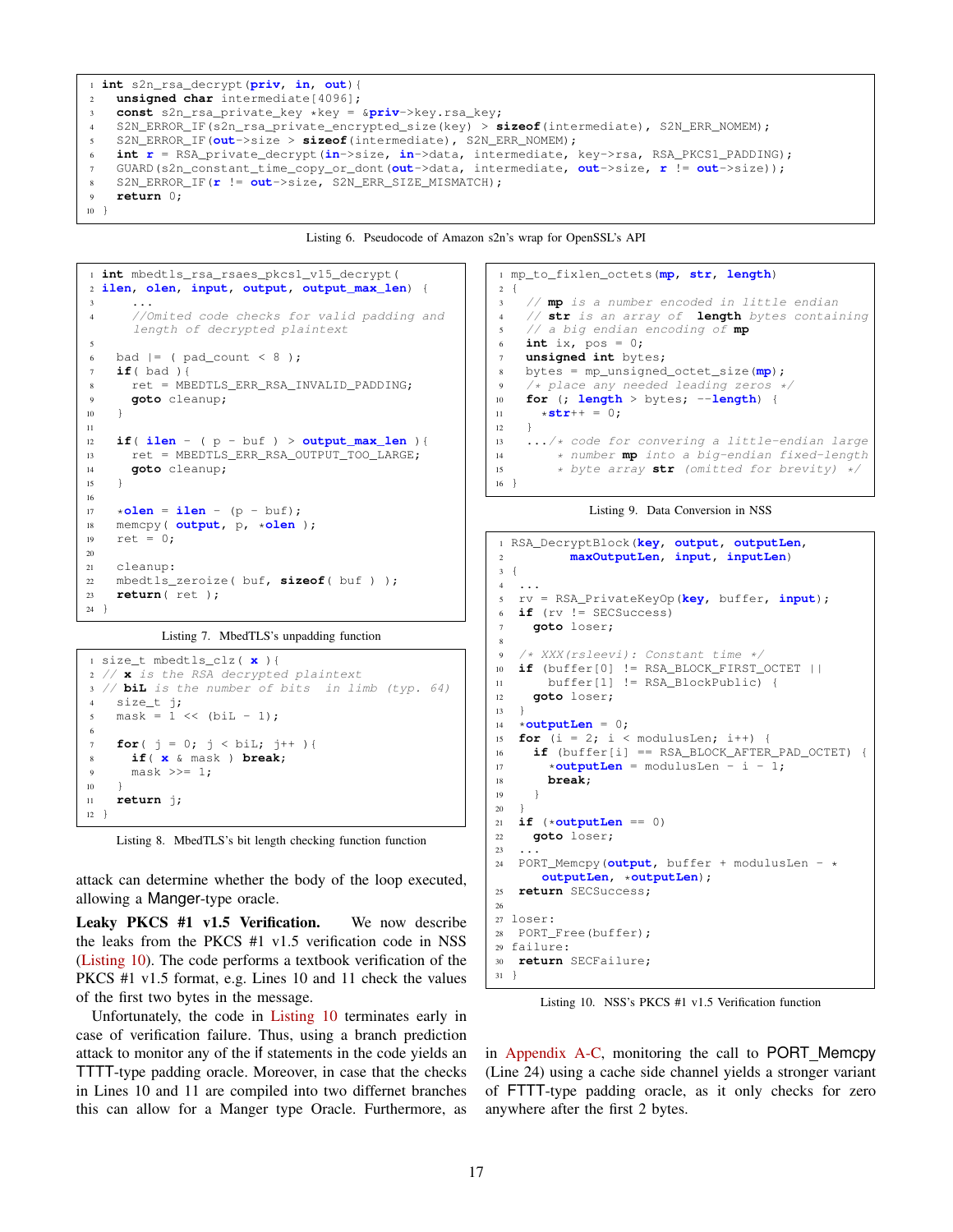```
1 wc_RsaFunctionSync(in, inLen, out, outLen, key)
2 {
3 ... // code for perfoming RSA decryption of in
4 // result is stored in temp
5 if (ret == 0) {
6 len = mp_unsigned_bin_size(tmp);
7 while (len < keyLen) {
8 *out++ = 0x00;<br>9 len++;
        len++;10 }
11 ...
12 \Big\}13 \cdot \cdot \cdot14 }
```
Listing 11. WolfSSL's RSA decryption conversion

```
1 void nettle_mpz_to_octets(length, *s, x, sign){
2 // convert x in little endian big number to
3 // a big endian byte attay representation s
4 // of length bytes
5 uint8_t *dst = s + length - 1;
6 size_t size = mpz_size(x);
7 size_t i;
8
9 for (i = 0; i<size; i++) {
10 mp_limb_t limb = mpz_getlimbn(x, i);
11 size_t j;
12 for (j = 0; length \&& j <sizeof (mp_limb_t); j++)|{
13 \stardst-- = sign \hat{ } (limb & 0xff);
14 limb >>= 8;
15 length--;
16 }
17\,18 if (length) memset(s, sign, length);
19 }
```
Listing 12. GnuTLS's Data Conversion function

Leaky Padding Oracle Mitigations. Finally, as in OpenSSL [\(Listing 2\)](#page-6-0), the NSS code responsible for mitigating padding oracle attacks checks the results of the PKCS #1 v1.5 verification procedure using an if statement that translates to a conditional branch. Thus, monitoring this branch as done for [Section IV-B](#page-5-0) results in a FFFF-type padding oracle.

# *E. WolfSSL*

WolfSSL is a TLS library aimed at embedded devices. As in NSS, the WolfSSL code exposes oracles in all stages of PKCS #1 v1.5 handling.

Leaky RSA Decryption Routine. After performing RSA decryption, WolfSSL pads the plaintext to the length of the RSA modulus (Lines 7–10 in [Listing 11\)](#page-17-0) using a while loop. The number of iterations this loop performs leaks the number of leading zero bytes, exposing a Manger oracle.

Leaky PKCS #1 v1.5 Verification and Padding Oracle Mitigations. Additionally WolfSSL uses a naive, variable time code for PKCS #1 v1.5 verification, leaking Manger and FFTT-type padding oracles. Moreover, the padding oracle mitigation code leaks FFTT- and FFFF-type padding oracles through the microarchitectural channels.

# *F. GnuTLS*

GnuTLS is another popular implementation of the TLS protocol. Like WolfSSL and NSS, GnuTLS does not use

```
1 int pkcs1_decrypt(key_size, m, length, message){
2 TMP_GMP_DECL(em, uint8_t);
3 uint8_t *terminator;
4 size_t padding;
5 size t message length:
6 int ret;
7 TMP_GMP_ALLOC(em, key_size);
8 nettle_mpz_get_str_256(key_size, em, m);
9 /* Check format */
10 if (em[0] || em[1] != 2){
11 ret = 0;12 goto cleanup;
13 }
1415 memcpy(message, terminator+1, message_length);
16 \starlength = message_length;<br>17 ret = 1:
    ret = 1:
18 cleanup:
19 TMP_GMP_FREE(em);
20 return ret;
21 }
```
Listing 13. GnuTLS's PKCS #1 v1.5 verification

```
1 int proc_rsa_client_kx(session, data){
2 . . .
3 // we do not need strong random numbers here.
4 ret = gnutls_rnd(GNUTLS_RND_NONCE, rndkey.data,
      rndkey.size);
5 \cdot \cdot \cdot6 ret = gnutls_privkey_decrypt_data(session->
      internals.selected_key, 0, &data, &plaintext);
7 if (ret<0 || plaintext.size!=GNUTLS_MASTER_SIZE) {
8 randomize_key = 1;
9 ...
10 \qquad }
11 ...
12 if (randomize_key != 0){
13 session->key.key.data = rndkey.data;
14 session->key.key.size = rndkey.size;
15 rndkey.data = NULL;
16 } else {
17 session->key.key.data = plaintext.data;
18 session->key.key.size = plaintext.size;
19 \quad \frac{1}{2}20 return ret;
21 }
```
Listing 14. Pseudocode of GnuTLS's padding oracle mitigation

constant time code for the PKCS #1 v1.5 verification, resulting is numerous side-channel-observable padding oracles.

Leaky Data Conversion. To convert RSA-decrypted plaintext from a little-endian big number format to big-endian byte array format, GnuTLS uses code from the Nettle cryptographic library<sup>[3](#page-17-1)</sup>. [Listing 12](#page-17-2) shows the data conversion code in Nettle. Line 18 conditionally calls memset when there are leading zeros in the plaintext, exposing a Manger oracle.

Leaky PKCS #1 v1.5 Verification. GnuTLS also relies on leaky Nettle for PKCS #1 v1.5 verification [\(Listing 13\)](#page-17-3). The branch in Line 10 allows for a Manger type oracle or a TTTT oracle. The conditional call to memcpy in Line 15 exposes an FFTT oracle.

Leaky Padding Oracle Mitigations. The GnuTLS padding oracle mitigation code is also not constant-time, see [Listing 14](#page-17-4)

```
3https://www.lysator.liu.se/∼nisse/nettle/
```